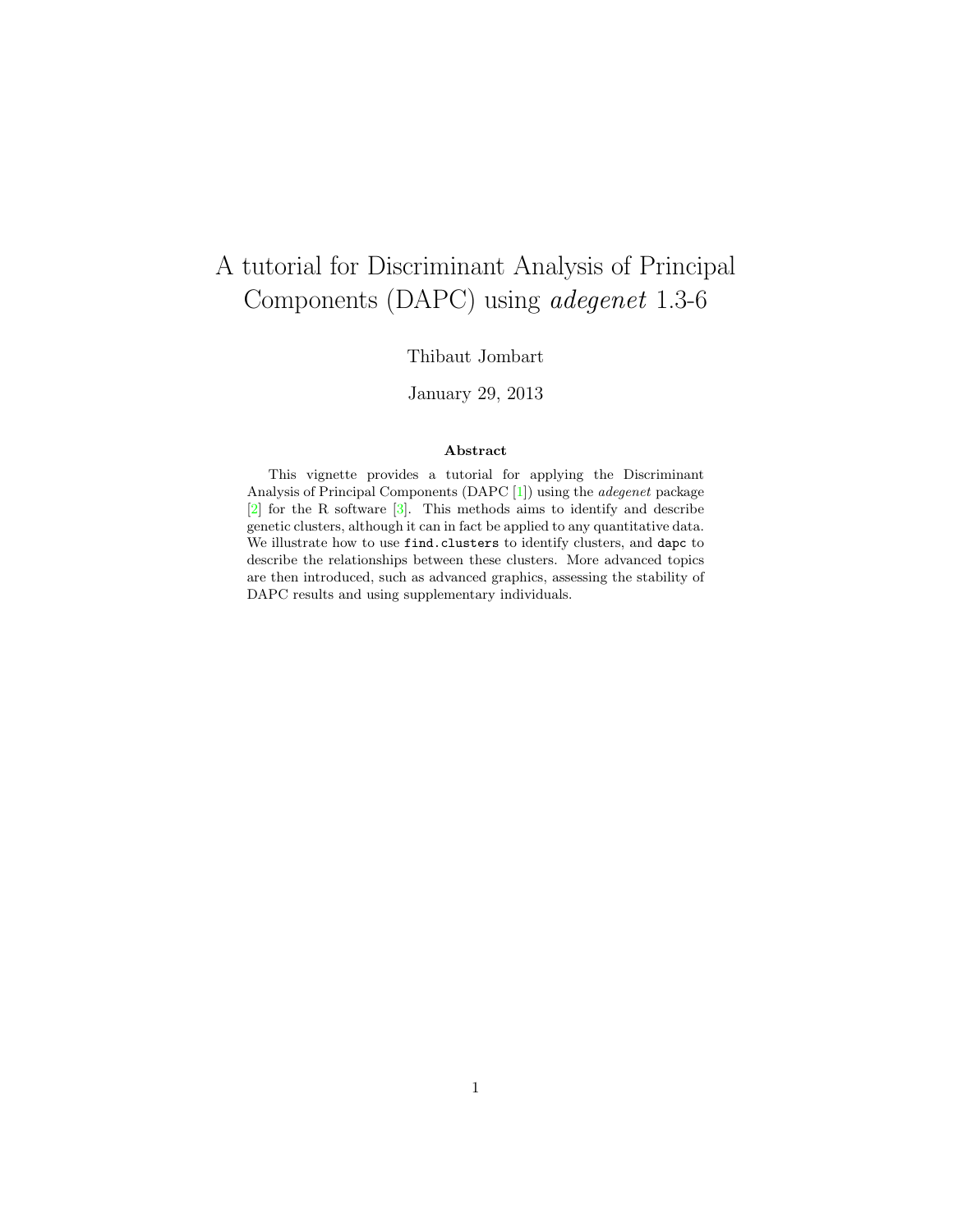# Contents

|                | Introduction                                                          | 3  |
|----------------|-----------------------------------------------------------------------|----|
|                | Identifying clusters using find.clusters                              | 3  |
|                | 2.1                                                                   | 3  |
|                | $2.2\,$                                                               | 4  |
|                | How many clusters are there really in the data? $\ldots$<br>2.3       | 8  |
| 3              | Describing clusters using dapc                                        | 9  |
|                | 3.1                                                                   | 9  |
|                | $3.2\,$                                                               | 9  |
|                | 3.3                                                                   | 12 |
|                | 3.4                                                                   | 17 |
|                | $3.5\,$                                                               | 20 |
| $\overline{4}$ | On the stability of group membership probabilities                    | 25 |
|                | When and why group memberships can be unreliable $\dots \dots$<br>4.1 | 25 |
|                | 4.2                                                                   | 28 |
| 5.             | Using supplementary individuals                                       | 31 |
|                | 5.1                                                                   | 31 |
|                | 5.2                                                                   | 32 |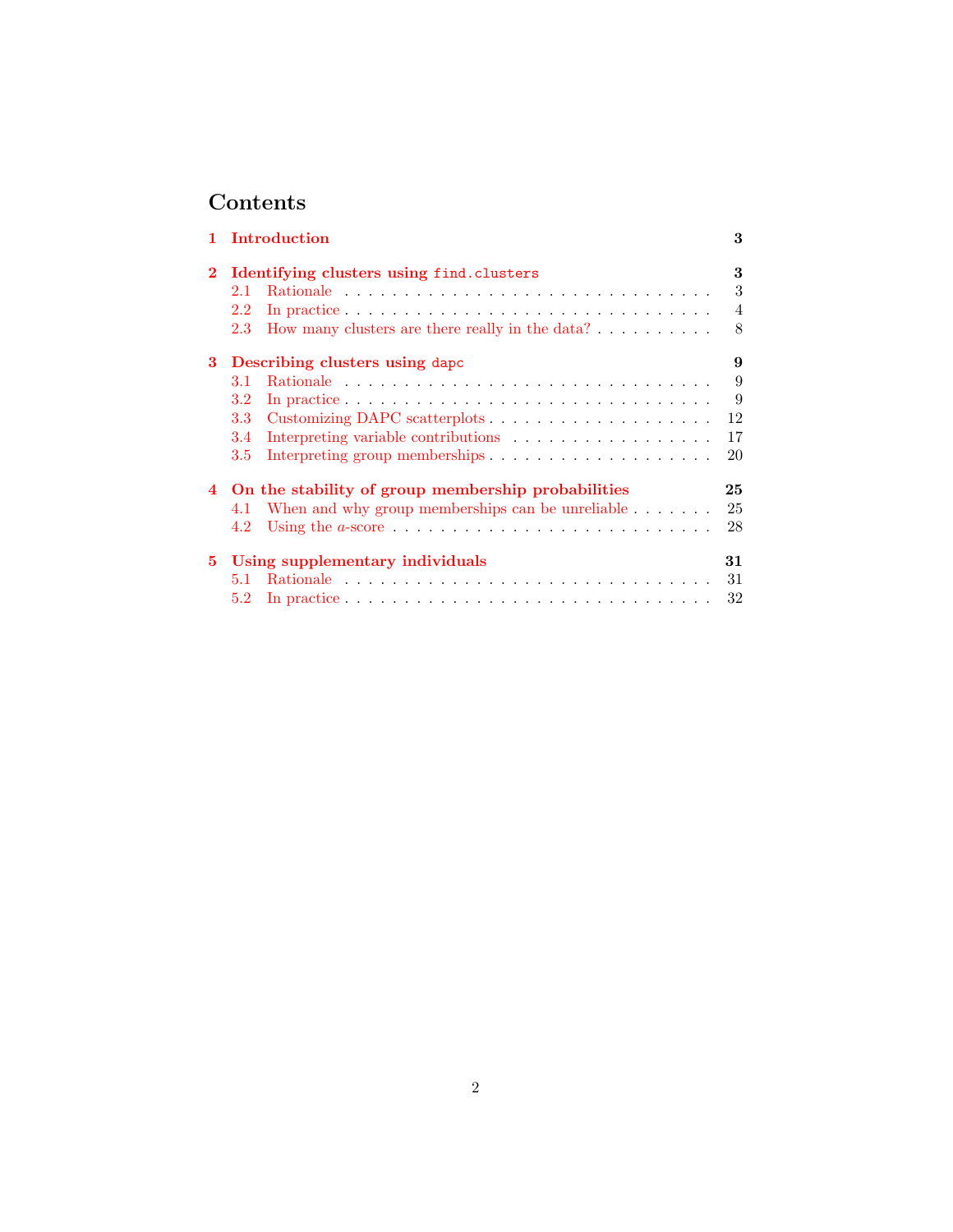## <span id="page-2-0"></span>1 Introduction

Investigating genetic diversity using multivariate approaches relies on finding synthetic variables built as linear combinations of alleles (i.e. new-variable  $=$  $a_1$ allele<sub>1</sub>+a<sub>2</sub>allele<sub>2</sub>+... where  $a_1, a_2$  etc. are real coefficients) and which reflect as well as possible the genetic variation amongst the studied individuals. However, most of the time we are not only interested in the diversity amongst individuals, but also and possibly more so in the diversity between groups of individuals. Typically, one will be analysing individual data to identify populations, or more largely genetic clusters, and then describe these clusters.

A problem occuring in traditional methods is they usually focus on the entire genetic variation. Genetic variability can be decomposed using a standard multivariate ANOVA model as:

total variance  $=$  (variance between groups)  $+$  (variance within groups)

or more simply, denoting  $X$  the data matrix:

$$
VAR(\mathbf{X}) = B(\mathbf{X}) + W(\mathbf{X})
$$

Usual approaches such as Principal Component Analysis (PCA) or Principal Coordinates Analysis (PCoA / MDS) focus on  $VAR(X)$ . That is, they only describe the global diversity, possibly overlooking differences between groups. On the contrary, DAPC optimizes  $B(X)$  while minimizing  $W(X)$ : it seeks synthetic variables, the *discriminant functions*, which show differences between groups as best as possible while minimizing variation within clusters.

## <span id="page-2-1"></span>2 Identifying clusters using find.clusters

## <span id="page-2-2"></span>2.1 Rationale

DAPC in itself requires prior groups to be defined. However, groups are often unknown or uncertain, and there is a need for identifying genetic clusters before describing them. This can be achieved using  $k$ -means, a clustering algorithm which finds a given number (say,  $k$ ) of groups maximizing the variation between groups,  $B(\mathbf{X})$ . To identify the optimal number of clusters, k-means is run sequentially with increasing values of  $k$ , and different clustering solutions are compared using Bayesian Information Criterion (BIC). Ideally, the optimal clustering solution should correspond to the lowest BIC. In practice, the 'best' BIC is often indicated by an elbow in the curve of BIC values as a function of k.

While k-means could be performed on the raw data, we prefer running the algorithm after transforming the data using PCA. This transformation has the major advantage of reducing the number of variables so as to speed up the clustering algorithm. Note that this does not imply a necessary loss of information since all the principal components (PCs) can be retained, and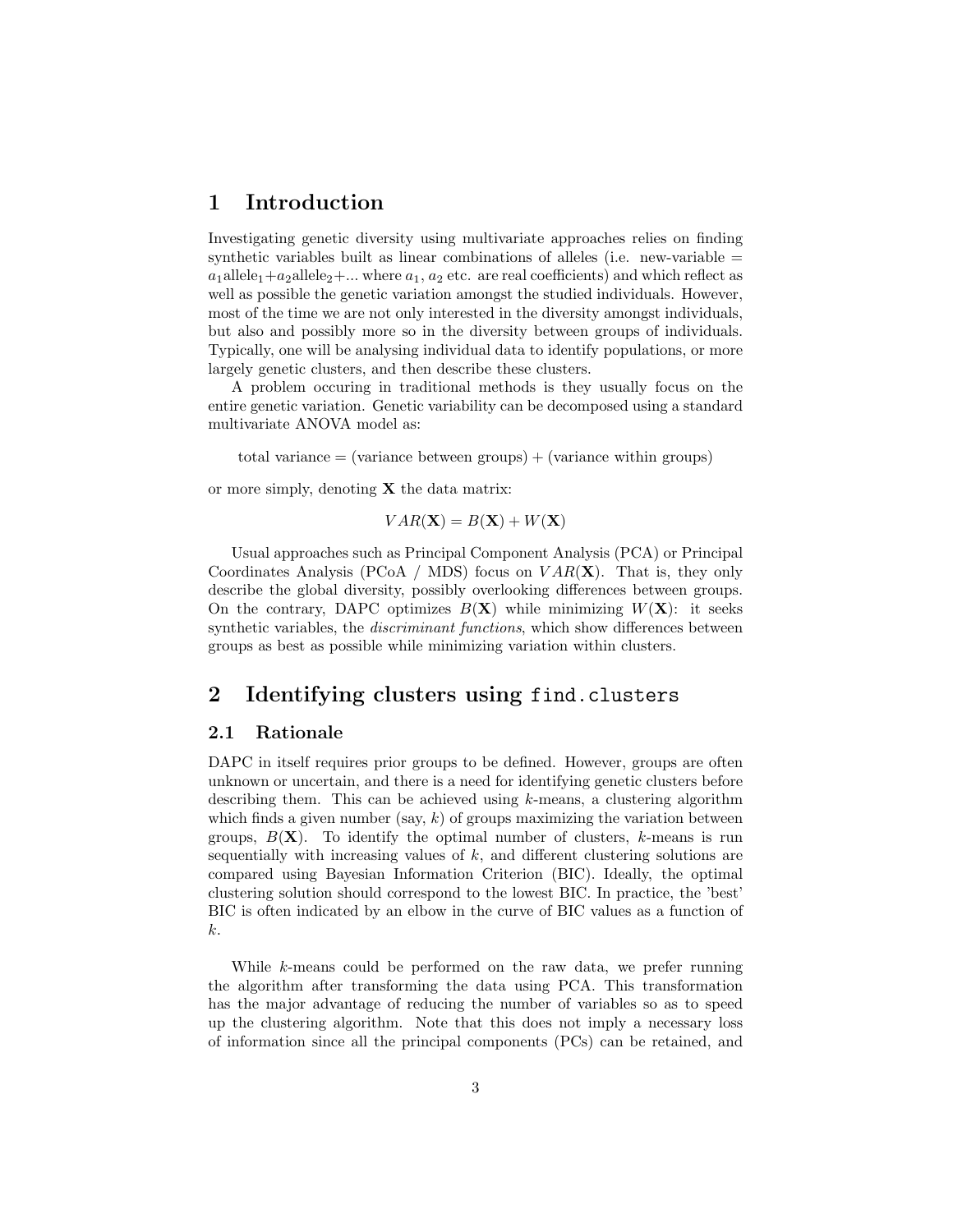therefore all the variation in the original data. In practice however, a reduced number of PCs is often sufficient to identify the existing clusters, while making the analysis essentially instantaneous.

### <span id="page-3-0"></span>2.2 In practice

Identification of the clusters is achieved by find.clusters. This function first transforms the data using PCA, asking the user to specify the number of retained PCs interactively unless the argument **n**.pca is provided. Then, it runs k-means algorithm (function kmeans from the *stats* package) with increasing values of  $k$ , unless the argument n.clust is provided, and computes associated summary statistics (by default, BIC). See ?find.clusters for other arguments.

find.clusters is a generic function with methods for data.frame, objects with the class genind (usual genetic markers) and genlight (genome-wide SNP data). Here, we illustrate its use using a toy dataset simulated in [\[1\]](#page-33-0), dapcIllus:

```
> library(adegenet)
> data(dapcIllus)
> class(dapcIllus)
[1] "list"
> names(dapcIllus)
[1] "a" "b" "c" "d"
    dapcIllus is a list containing four datasets; we shall only use the first one:
> x <- dapcIllus$a
> x
    #####################
    ### Genind object ###
#####################
- genotypes of individuals -
S4 class: genind
@call: read.fstat(file = file, missing = missing, quiet = quiet)
@tab: 600 x 140 matrix of genotypes
@ind.names: vector of 600 individual names
@loc.names: vector of 30 locus names
@loc.nall: number of alleles per locus
@loc.fac: locus factor for the 140 columns of @tab
@all.names: list of 30 components yielding allele names for each locus
@ploidy: 2
@type: codom
Optionnal contents:
@pop: factor giving the population of each individual
@pop.names: factor giving the population of each individual
```
@other: - empty -

x is a dataset of 600 individuals simulated under an island model (6 islands) for 30 microsatellite markers. We use find.clusters to identify clusters, although true clusters are, in this case, known (and accessible using  $pop(x)$ ). We specify that we want to evaluate up to  $k = 40$  groups (max.n.clust=40):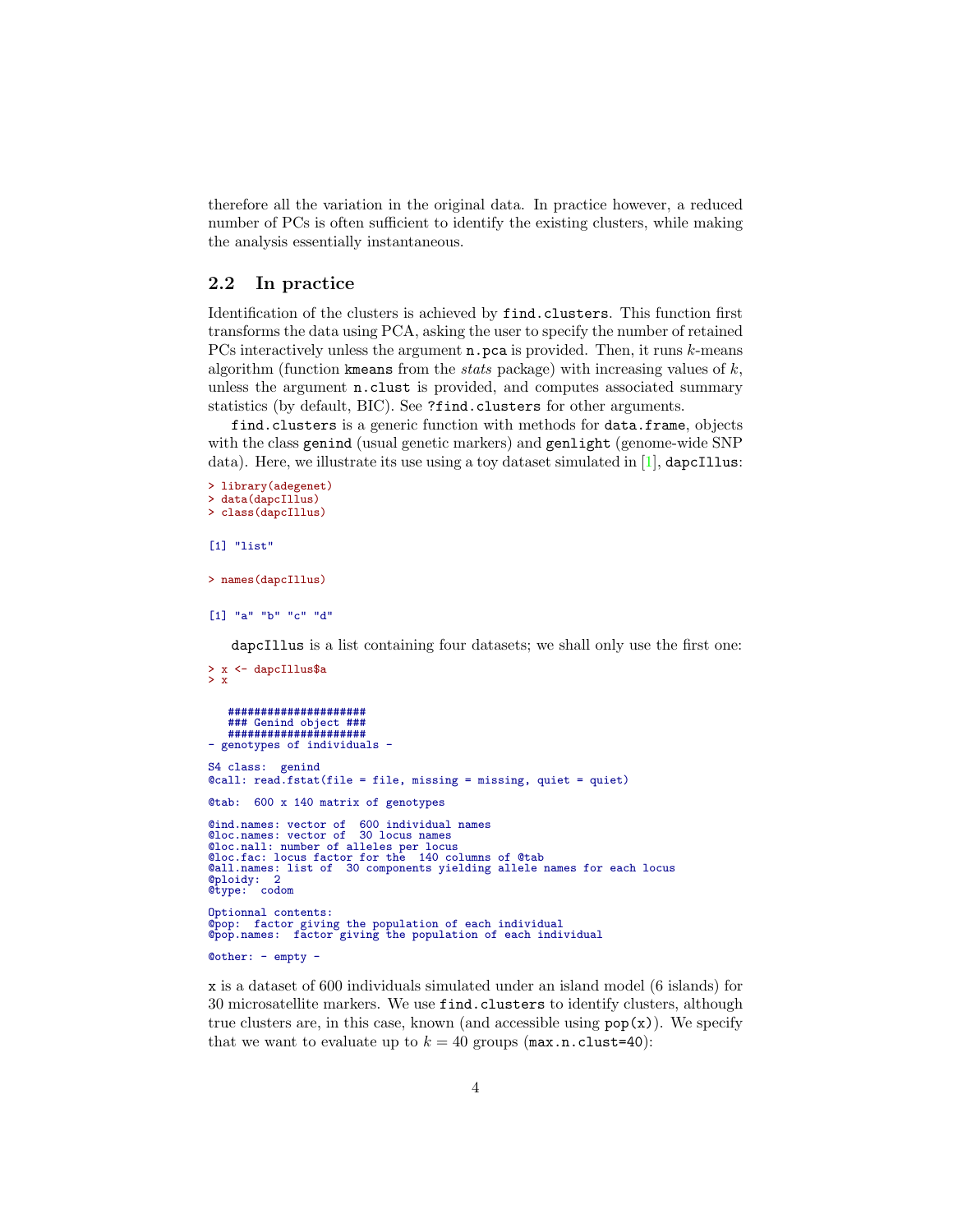> grp <- find.clusters(x, max.n.clust=40)



**Variance explained by PCA**

The function displays a graph of cumulated variance explained by the eigenvalues of the PCA. Apart from computational time, there is no reason for keeping a small number of components; here, we keep all the information, specifying to retain 200 PCs (there are actually less PCs —around 110—, so all of them are kept).

Then, the function displays a graph of BIC values for increasing values of  $k$ :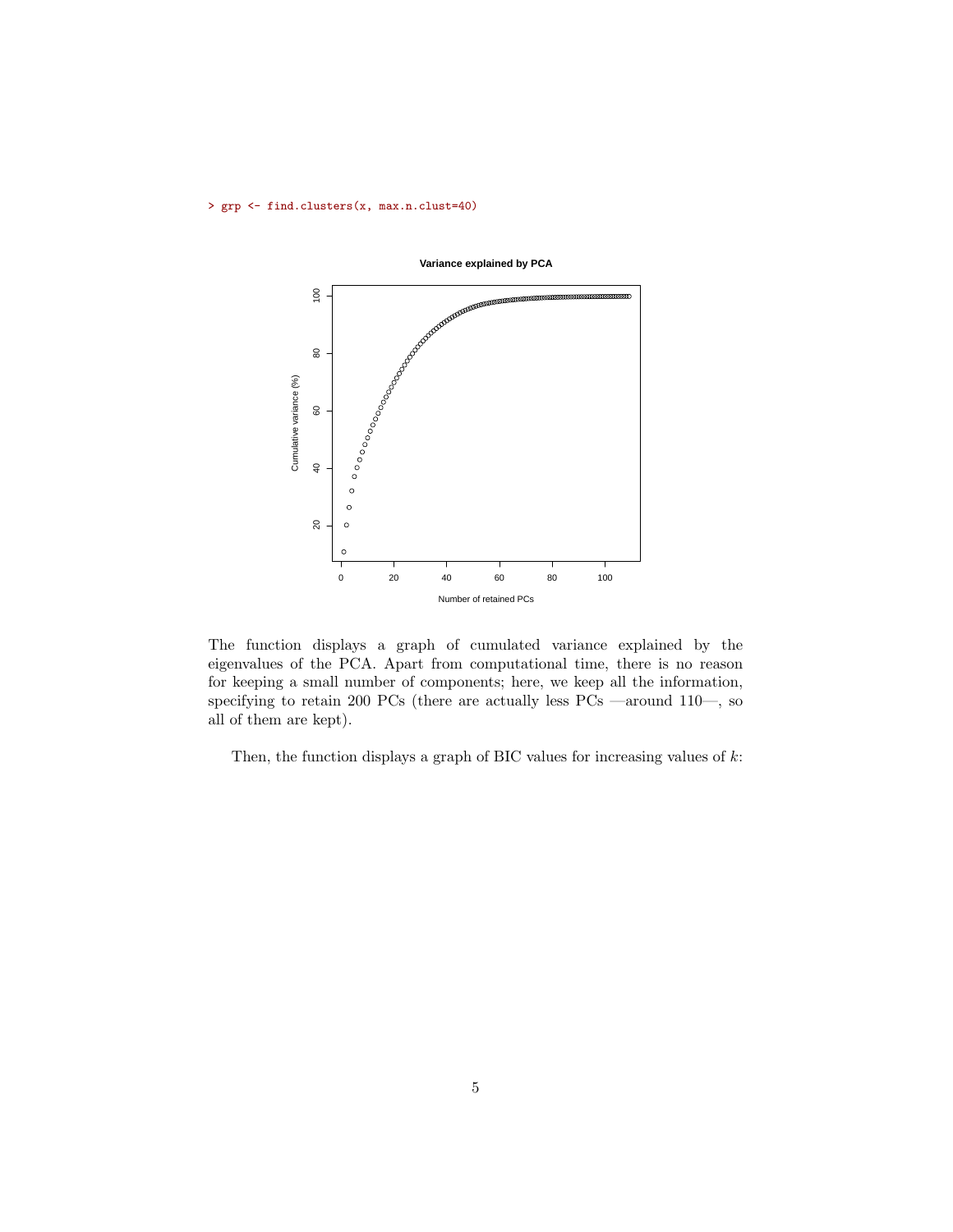

This graph shows a clear decrease of BIC until  $k = 6$  clusters, after which BIC increases. In this case, the elbow in the curve also matches the smallest BIC, and clearly indicates 6 clusters should be retained. In practice, the choice is often trickier to make for empirical dataset.

The output of find.clusters is a list:

```
> names(grp)
[1] "Kstat" "stat" "grp" "size"
> head(grp$Kstat, 8)
NULL
> grp$stat
NULL
> head(grp$grp, 10)
001 002 003 004 005 006 007 008 009 010
3 3 3 1 3 3 3 3 3 3
Levels: 1 2 3 4 5 6
```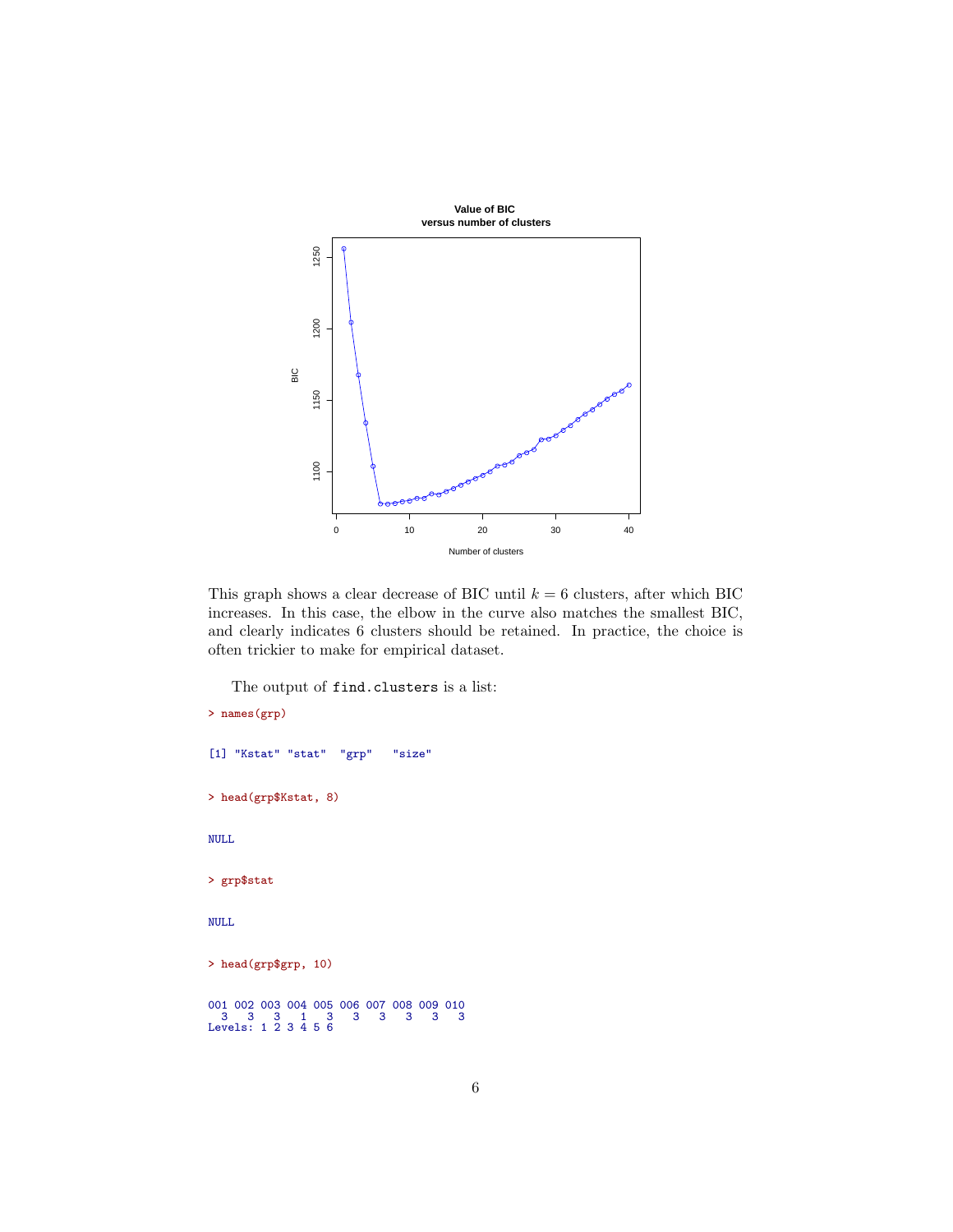### > grp\$size

#### [1] 105 97 98 99 102 99

The components are respectively the chosen summary statistics (here, BIC) for different values of  $k$  (slot Kstat), the selected number of clusters and the associated BIC (slot stat), the group memberships (slot grp) and the group sizes (slot size). Here, since we know the actual groups, we can check how well they have been retrieved by the procedure. Actual groups are accessed using pop:

```
> table(pop(x), grp$grp)
```
 $\begin{array}{cccccccc} 1 & 2 & 3 & 4 & 5 & 6 \ 2 & 1 & 0 & 0 & 0 & 0 & 99 \ 3 & 0 & 2 & 0 & 98 & 0 & 0 \ 4 & 0 & 0 & 0 & 100 & 0 & 0 \ 5 & 2 & 95 & 1 & 0 & 1 & 0 & 0 \ 6 & 99 & 0 & 0 & 1 & 0 & 0 \end{array}$ 

> table.value(table(pop(x), grp\$grp), col.lab=paste("inf", 1:6), row.lab=paste("ori", 1:6))



## $10 - 30$  50 70 90

Rows correspond to actual groups ("ori"), while columns correspond to inferred groups ("inf"). Here, we can see that original groups have nearly been perfectly identified by the method.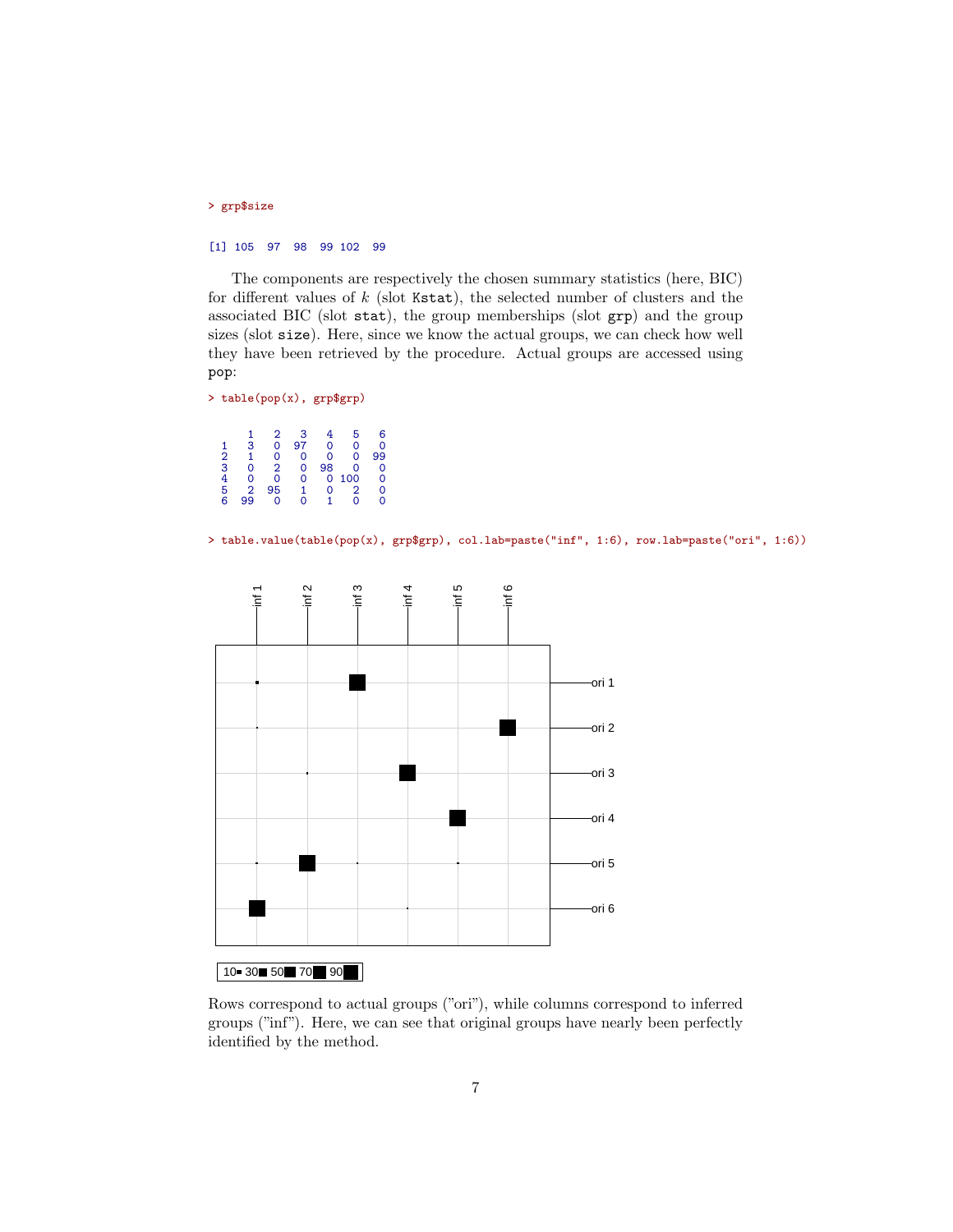### <span id="page-7-0"></span>2.3 How many clusters are there really in the data?

Although the most frequently asked when trying to find clusters in genetic data, this question is equally often meaningless. Clustering algorithms help making a caricature of a complex reality, which is most of the time far from following known population genetics models. Therefore, we are rarely looking for actual panmictic populations from which the individuals have been drawn. Genetic clusters can be biologically meaningful structures and reflect interesting biological processes, but they are still models.

A slightly different but probably more meaningful question would be: "How many clusters are useful to describe the data?". A fundamental point in this question is that clusters are merely tools used to summarise and understand the data. There is no longer a "true  $k$ ", but some values of  $k$  are better, more efficient summaries of the data than others. For instance, in the following case:



, the concept of "true  $k$ " is fairly hypothetical. This does not mean that clutering algorithms should necessarily be discarded, but surely the reality is more complex than a few clear-cut, isolated populations. What the BIC decrease says is that 10-20 clusters would provide useful summaries of the data. The actual number retained is merely a question of personnal taste.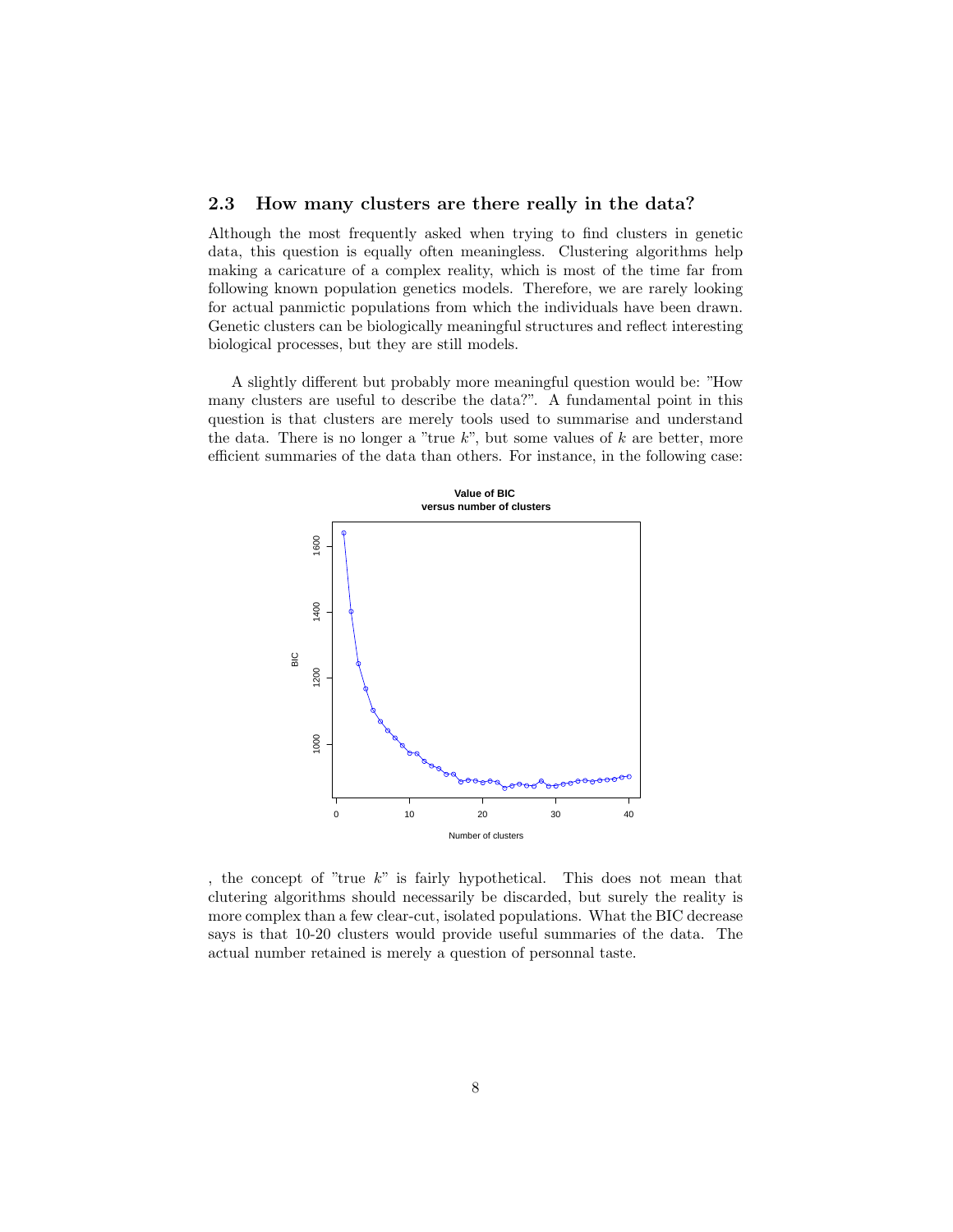## <span id="page-8-0"></span>3 Describing clusters using dapc

## <span id="page-8-1"></span>3.1 Rationale

DAPC aims to provide an efficient description of genetic clusters using a few synthetic variables. These are constructed as linear combinations of the original variables (alleles) which have the largest between-group variance and the smallest within-group variance. Coefficients of the alleles used in the linear combination are called loadings, while the synthetic variables are themselves referred to as discriminant functions.

Moreover, being based on the Discriminant Analysis, DAPC also provides membership probabilities of each individual for the different groups based on the retained discriminant functions. While these are different from the admixture coefficients of software like STRUCTURE, they can still be interpreted as proximities of individuals to the different clusters. Membership probabilities also provide indications of how clear-cut genetic clusters are. Loose clusters will result in fairly flat distributions of membership probabilities of individuals across clusters, pointing to possible admixture.

Lastly, using the allele loadings, it is possible to represent new individuals (which have not participated to the analysis) onto the factorial planes, and derive membership probabilities as welll. Such individuals are referred to as supplementary individuals.

### <span id="page-8-2"></span>3.2 In practice

DAPC is implemented by the function dapc, which first transforms the data using PCA, and then performs a Discriminant Analysis on the retained principal components. Like find.clusters, dapc is a generic function with methods for data.frame, and objects with the class genind (usual genetic markers) and genlight (genome wide SNP data).

We run the analysis on the previous toy dataset, using the inferred groups stored in grp\$grp:

### $>$  dapc1 <- dapc(x, grp\$grp)

The method displays the same graph of cumulated variance as in find.cluster. However, unlike k-means, DAPC can benefit from not using too many PCs. Indeed, retaining too many components with respect to the number of individuals can lead to over-fitting and unstability in the membership probabilities returned by the method (see section below about the stability of membership probabilities).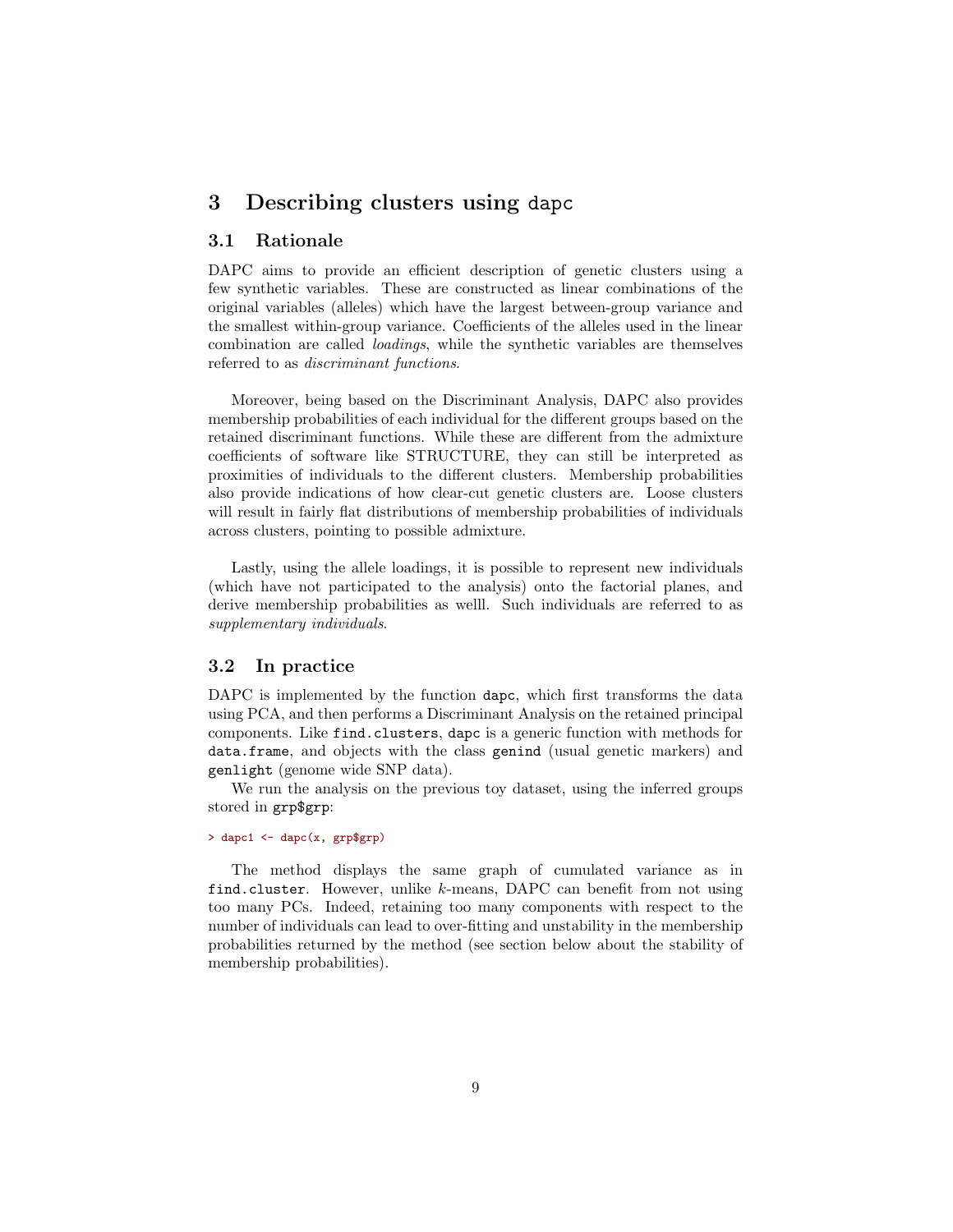

The bottomline is therefore retaining a few PCs without sacrificing too much information. Here, we can see that little information is gained by adding PCs after the first 40. We therefore retain 40 PCs.

Then, the method displays a barplot of eigenvalues for the discriminant analysis, asking for a number of discriminant functions to retain (unless argument n.da is provided).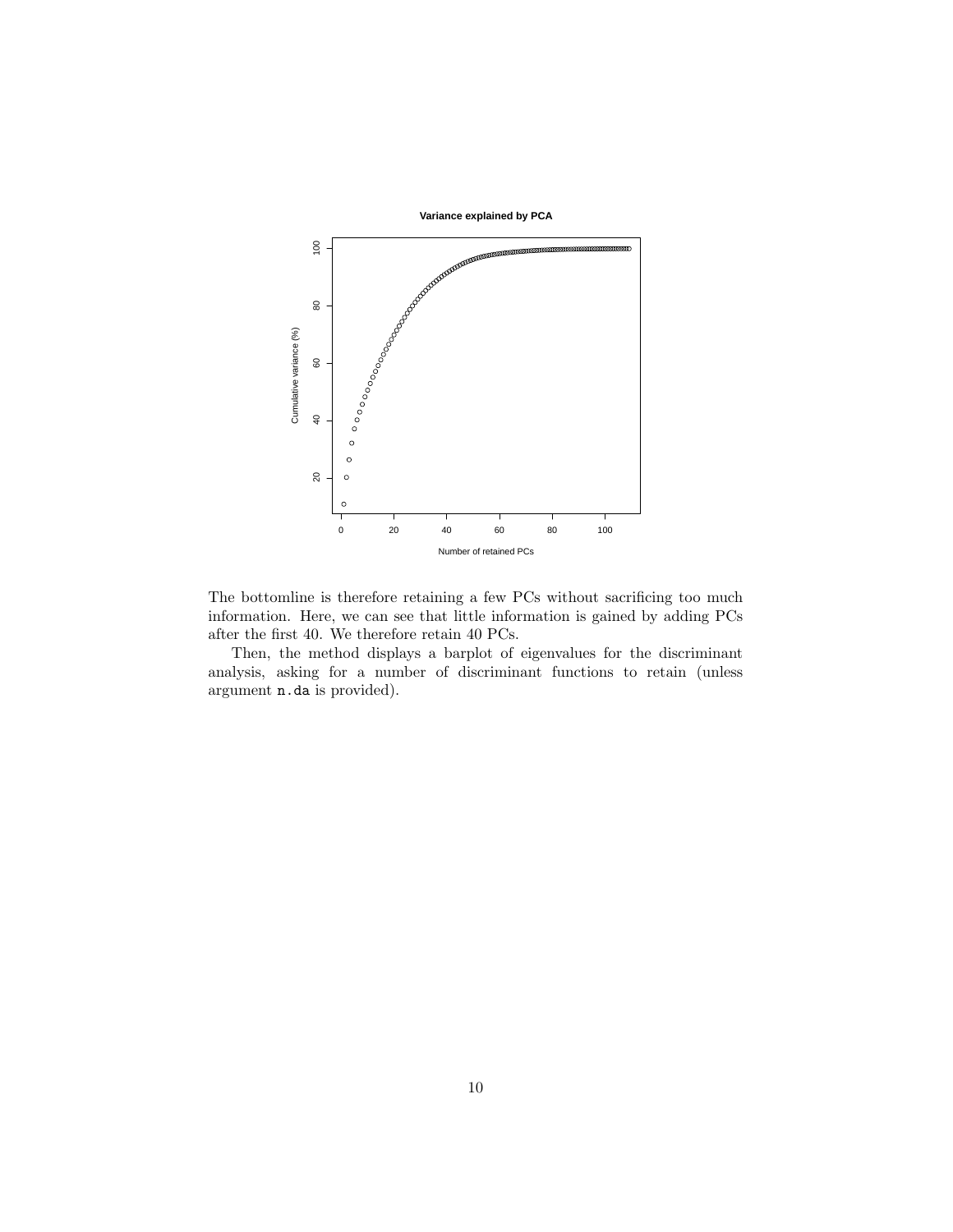**Discriminant analysis eigenvalues**



Linear Discriminants

For small number of clusters, all eigenvalues can be retained since all discriminant functions can be examined without difficulty. Whenever more (say, tens of) clusters are analysed, it is likely that the first few dimensions will carry more information than the others, and only those can then be retained and interpreted.

The object dapc1 contains a lot of information:

#### > dapc1

```
#########################################
           # Discriminant Analysis of Principal Components #
#########################################
class: dapc
\lambda apc.genind(x = x, pop = grp$grp, n.pca = 40, n.da = 100)
$n.pca: 40 first PCs of PCA used
$n.da: 5 discriminant functions saved
$var (proportion of conserved variance): 0.915
$eig (eigenvalues): 874.1 703.2 541.5 447.9 365.3 vector length content
1 $eig 5 eigenvalues<br>2 $grp 600 prior group
2 $grp 600 prior group assignment<br>3 $prior 6 prior group probabilit
3 $prior 6 prior group probabilities<br>4 $assign 600 posterior group assignmen
4 $assign 600 posterior group assignment<br>5 $pca.cent 140 centring vector of PCA
5 $pca.cent 140 centring vector of PCA<br>6 $pca.norm 140 scaling vector of PCA
6 $pca.norm 140 scaling vector of PCA<br>7 $pca.eig 109 eigenvalues of PCA
                          eigenvalues of PCA
data.frame nrow ncol content<br>1 $tab 600 40 retaine
1 $tab 600 40 retained PCs of PCA<br>2 $means 6 40 group means
2 $means 6 40 group means<br>3 $loadings 40 5 loadings of
3 $loadings 40 5 loadings of variables<br>4 $ind.coord 600 5 coordinates of indivi-
                                    coordinates of individuals (principal components)
```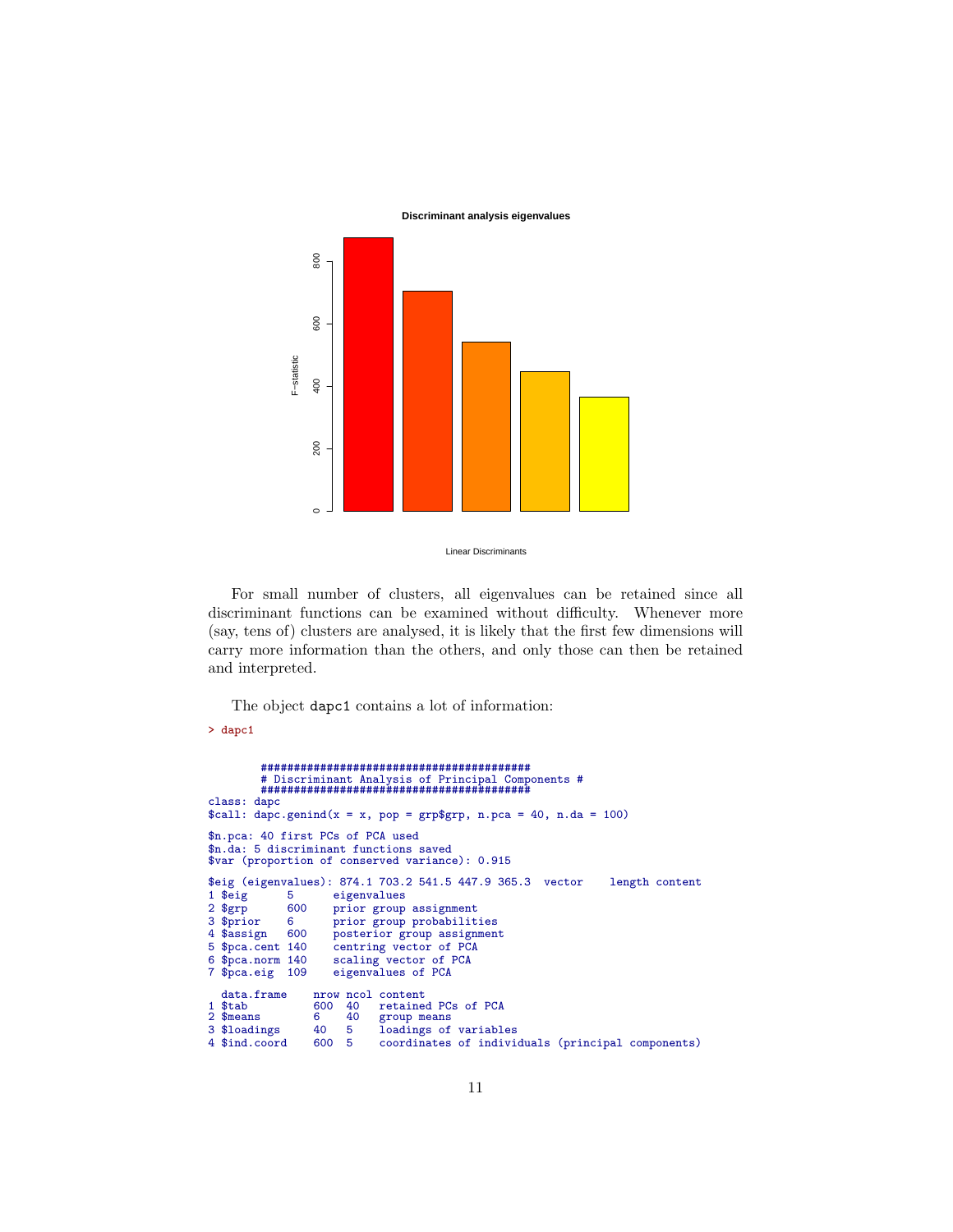| 5 \$grp.coord           | 65    | coordinates of groups              |
|-------------------------|-------|------------------------------------|
| 6 \$posterior           | 600 6 | posterior membership probabilities |
| 7 \$pca.loadings 140 40 |       | PCA loadings of original variables |
| 8 \$var.contr           | 140 5 | contribution of original variables |

For details about this content, please read the documentation (?dapc). Essentially, the slots ind.coord and grp.coord contain the coordinates of the individuals and of the groups used in scatterplots. Contributions of the alleles to each discriminant function are stored in the slot var.contr. Eigenvalues, corresponding to the ratio of the variance between groups over the variance within groups for each discriminant function, are stored in eig. Basic scatterplots can be obtained using the function scatterplot:

> scatter(dapc1)



The obtained graph represents the individuals as dots and the groups as inertia ellipses. Eigenvalues of the analysis are displayed in inset. These graphs are fairly easy to customize, as shown below.

## <span id="page-11-0"></span>3.3 Customizing DAPC scatterplots

DAPC scatterplots are the main result of DAPC. It is therefore essential to ensure that information is displayed efficiently, and if possible to produce pretty figures. Possibility are almost unlimited, and here we just illustrate a few possibilities offered by scatter. Note that scatter is a generic function,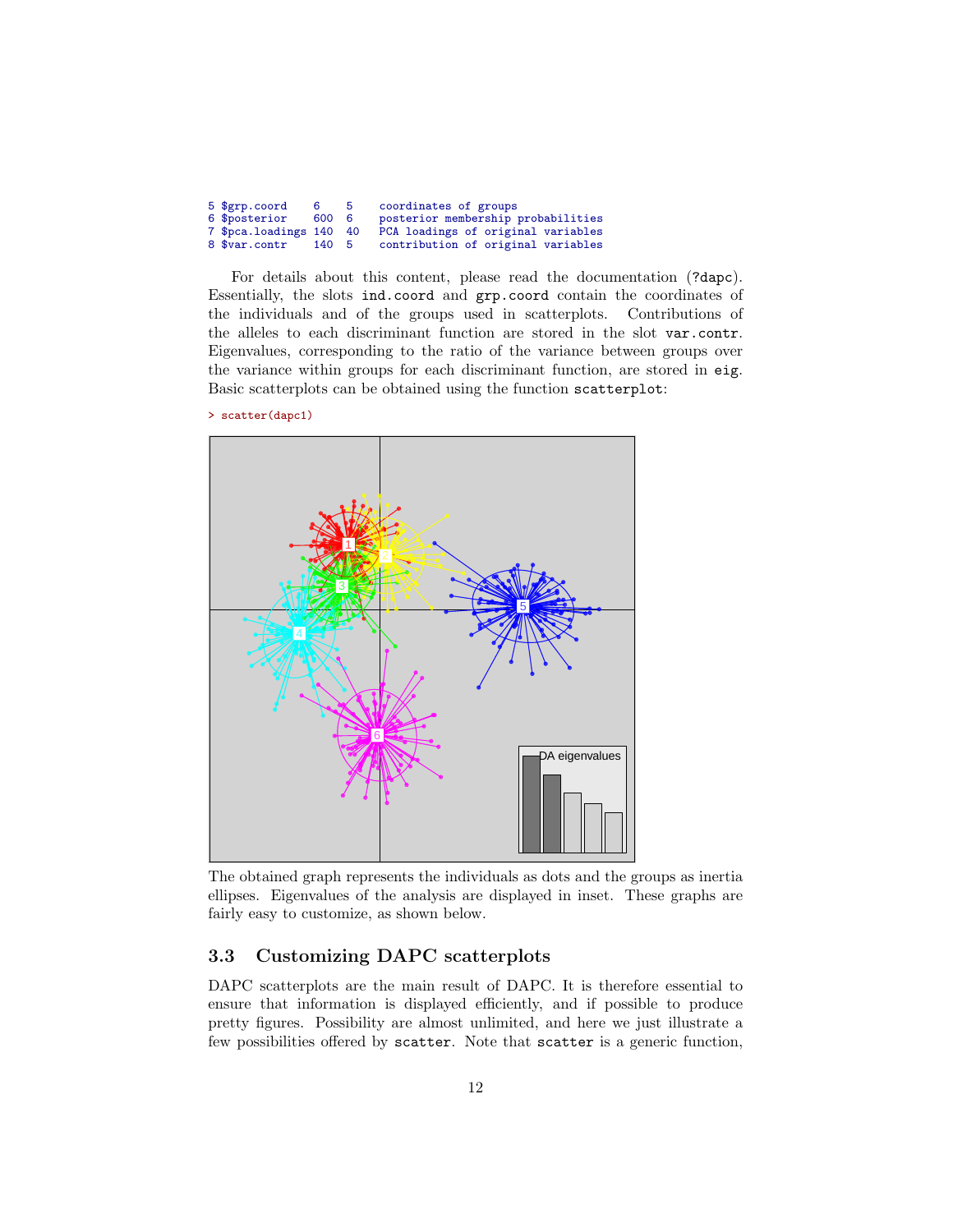with a dedicated method for objects produced by dapc. Documentation of this function can be accessed by typing ?scatter.dapc.

We illustrate some graphical possibilities trying to improve the display of the analysis presented in the previous section. While the default background (grey) allows to visualize rainbow colors (the default palette for the groups) more easily, it is not so pretty and is probably better removed for publication purpose. We also move the inset to a more appropriate place where it does not cover individuals, and use different symbols for the groups.

> scatter(dapc1, posi.da="bottomright", bg="white", pch=17:22)



This is still not entirely satisfying: we need to define other colors more visible over a white background, and we can remove the segments linking the points to their ellipses:

> myCol <- c("darkblue","purple","green","orange","red","blue") > scatter(dapc1, posi.da="bottomright", bg="white", pch=17:22, cstar=0, col=myCol, scree.pca=TRUE, posi.pca="bottomleft")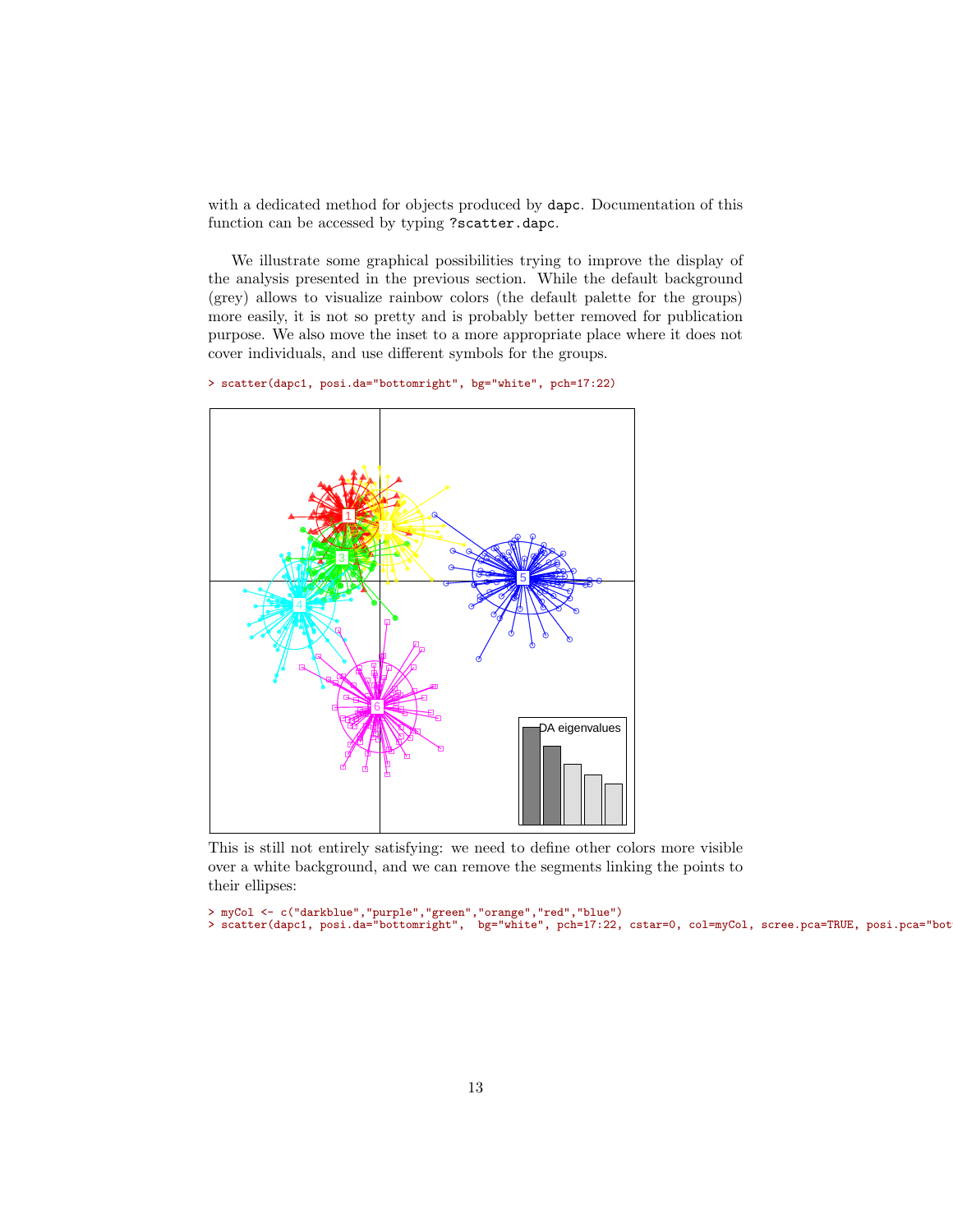

Another possibility is remove the labels within the ellipses and add a legend to the plot. We also use the same symbol for all individuals, but use bigger dots and transparent colours to have a better feel for the density of individuals on the factorial plane.

> scatter(dapc1, scree.da=FALSE, bg="white", pch=20, cell=0, cstar=0, col=myCol, solid=.4, + cex=3,clab=0, leg=TRUE, txt.leg=paste("Cluster",1:6))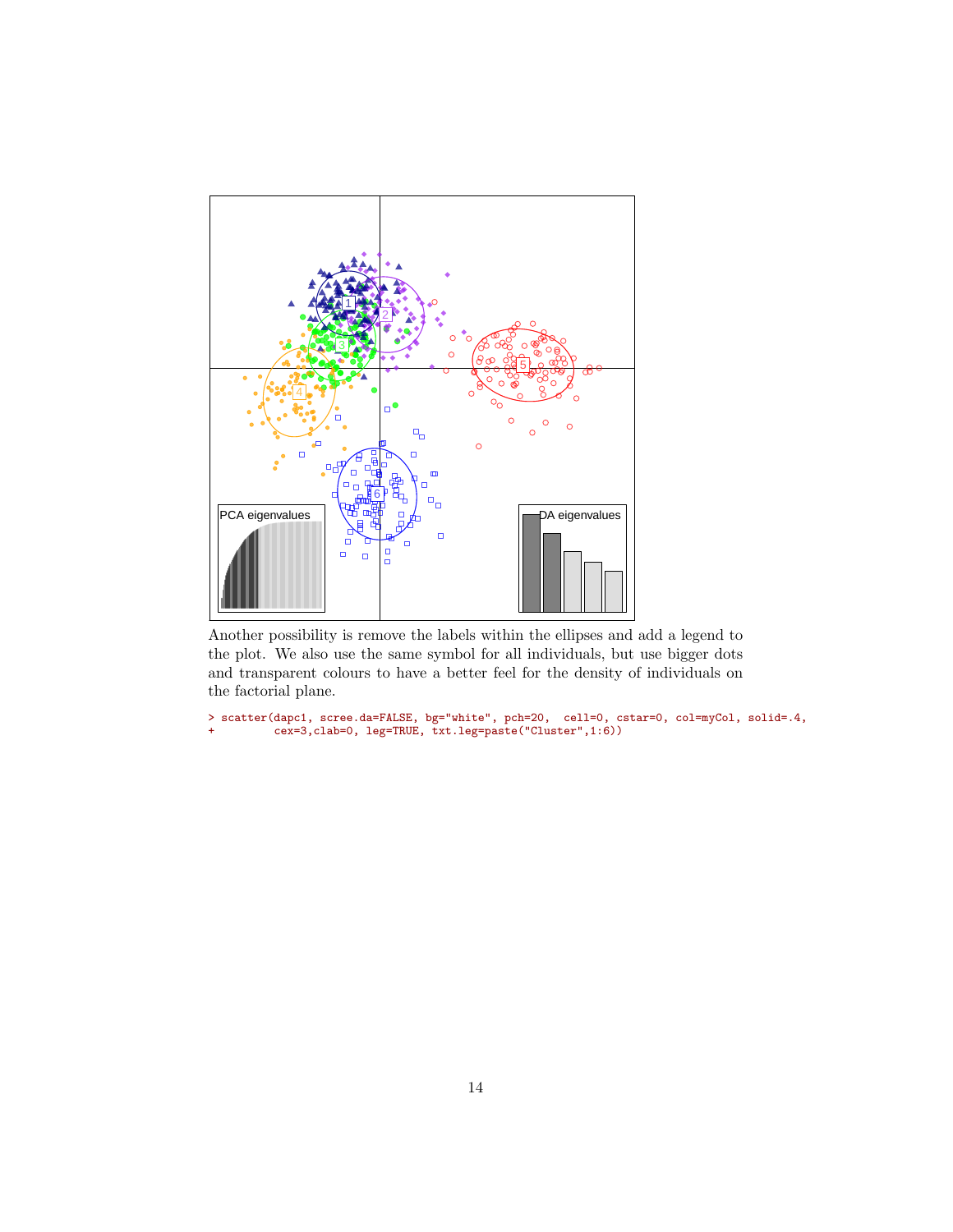

We can also add a minimum spanning tree based on the (squared) distances between populations within the entire space. This allows one to bear in mind the actual proximities between populations inside the entire space, which are not always well represented in susbsets of discriminant functions of lesser rank. We also indicate the centre of each group with crosses. Lastly, we remove the DAPC eigenvalues, not very useful in this case, and replace them manually by a graph of PCA eigenvalues retained in dimension-reduction step (retained eigenvalues in black, similar to using scree.pca=TRUE).

```
> scatter(dapc1, ratio.pca=0.3, bg="white", pch=20, cell=0, cstar=0, col=myCol, solid=.4,
+ cex=3, clab=0, mstree=TRUE, scree.da=FALSE,
+ posi.pca="bottomright", leg=TRUE, txt.leg=paste("Cluster",1:6))
> par(xpd=TRUE)
> points(dapc1$grp.coord[,1], dapc1$grp.coord[,2], pch=4, cex=3, lwd=8, col="black")
  > points(dapc1$grp.coord[,1], dapc1$grp.coord[,2], pch=4, cex=3, lwd=2, col=myCol)
> myInset <- function(){
       temp <- dapc1$pca.eig
       temp <- 100* cumsum(temp)/sum(temp)
       plot(temp, col=rep(c("black","lightgrey"), c(dapc1$n.pca,1000)), ylim=c(0,100),
             + xlab="PCA axis", ylab="Cumulated variance (%)", cex=1, pch=20, type="h", lwd=2)
+ }
> add.scatter(myInset(), posi="bottomright", inset=c(-0.03,-0.01), ratio=.28, bg=transp("white"))
```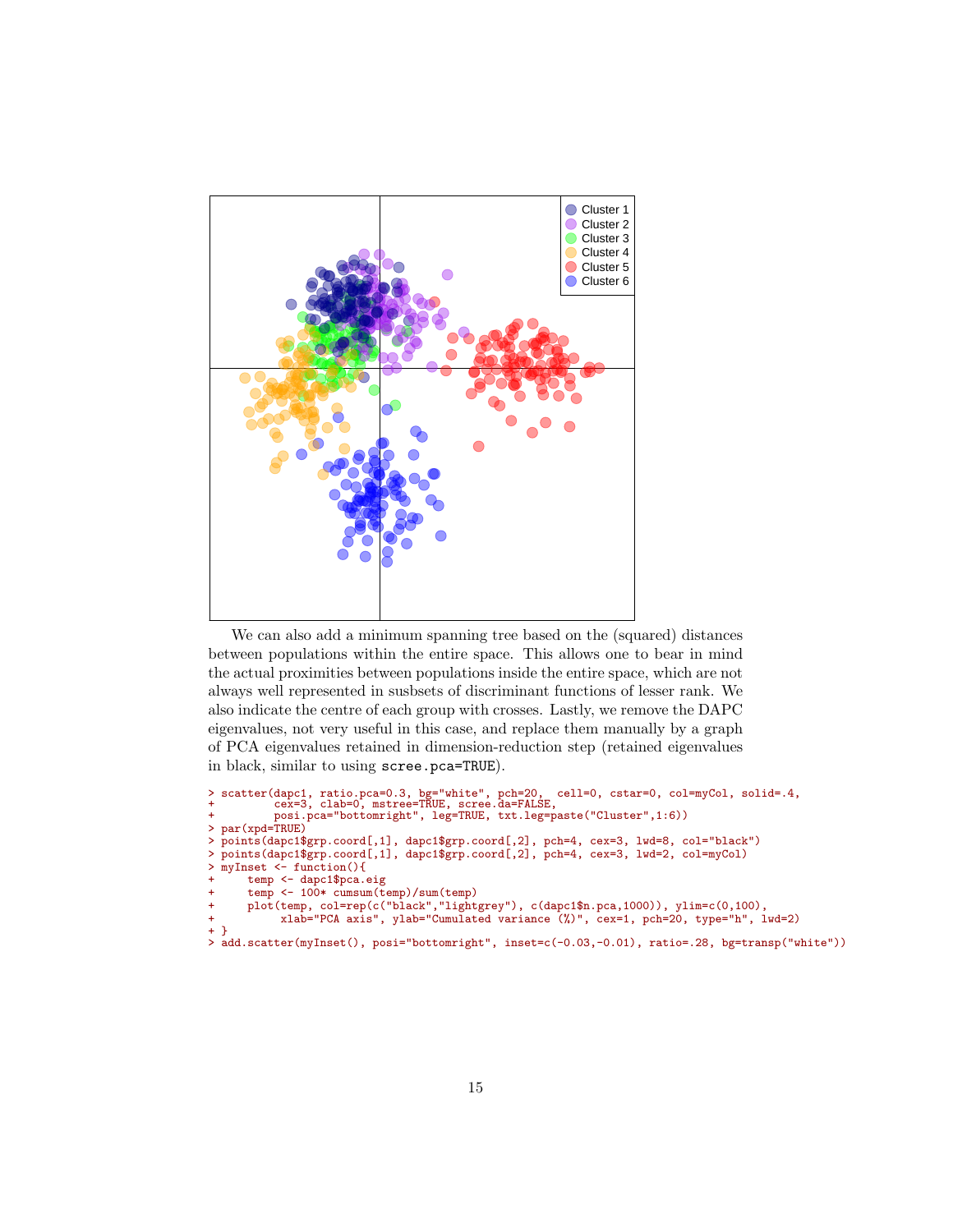

Lastly, note that scatter can also represent a single discriminant function, which is especially useful when only one of these has been retained (e.g. in the case  $k = 2$ ). This is achieved by plotting the densities of individuals on a given discriminant function with different colors for different groups:

> scatter(dapc1,1,1, col=myCol, bg="white", scree.da=FALSE, legend=TRUE, solid=.4)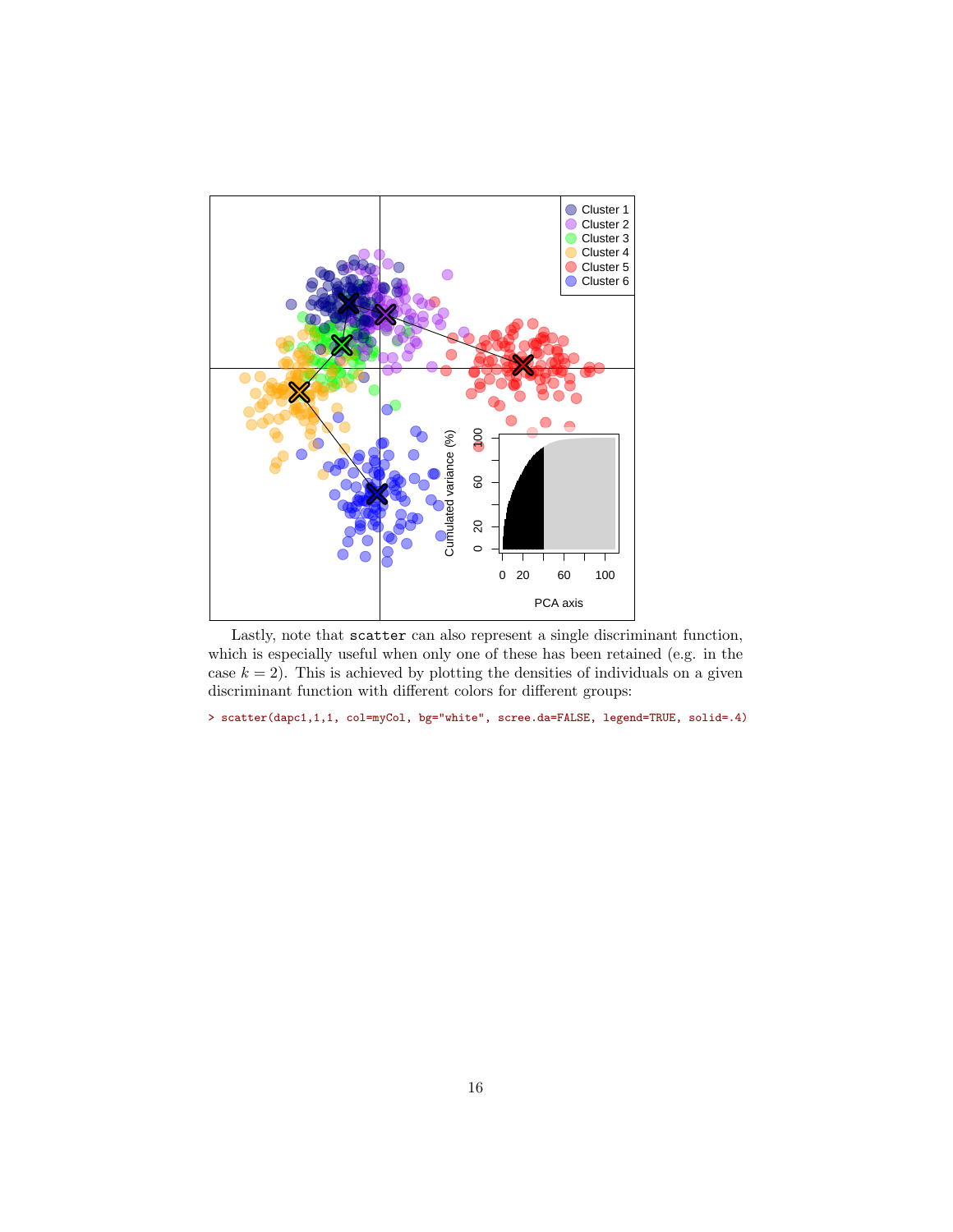

## <span id="page-16-0"></span>3.4 Interpreting variable contributions

In DAPC, the variable actually analyzed are principal components of a PCA. Loadings of these variables are generally uninformative, since PCs themselves do not all have straightforward interpretations. However, we can also compute contributions of the alleles, which can turn out to be very informative. In general, there are many alleles and their contribution is best plotted for a single discriminant function at a time.

Variable contributions are stored in the var.contr slot of a dapc object. They can be plotted using loadingplot. We illustrate this using the seasonal influenza dataset H3N2, which contains 1903 isolates genotyped for 125 SNPs located in the hemagglutinin segment (see ?H3N2):

> data(H3N2) > H3N2

```
#####################
### Genind object ###
   #####################
- genotypes of individuals -
S4 class: genind
\texttt{Qcall: } . \texttt{local}(x = x, i = i, j = j, \text{ drop} = \text{drop})@tab: 1903 x 334 matrix of genotypes
@ind.names: vector of 1903 individual names
```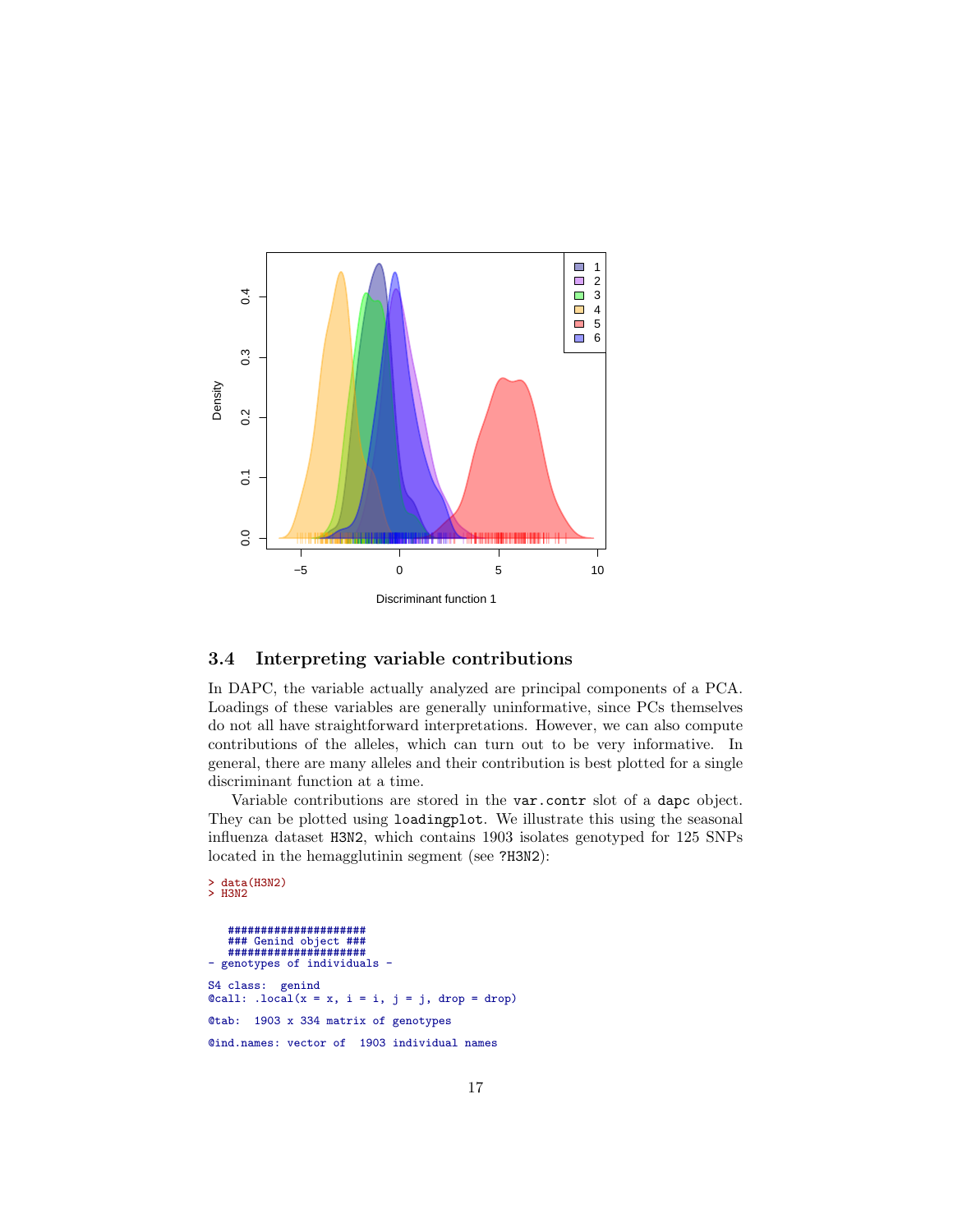```
@loc.names: vector of 125 locus names
@loc.nall: number of alleles per locus
@loc.fac: locus factor for the 334 columns of @tab
@all.names: list of 125 components yielding allele names for each locus
@ploidy: 1
@type: codom
 Optionnal contents:
@pop: - empty -
@pop.names: - empty -
@other: a list containing: x xy epid
```

```
> pop(H3N2) <- H3N2$other$epid
> dapc.flu <- dapc(H3N2, n.pca=30,n.da=10)
```
The first discriminant function shows the temporal evolution of the influenza virus, while the second one shows the originality of 2006 strains.

```
> myPal <- colorRampPalette(c("blue","gold","red"))
> scatter(dapc.flu, col=transp(myPal(6)), scree.da=FALSE, cell=1.5, cex=2, bg="white",cstar=0)
```


We can assess which alleles most highlight the originality of 2006 using loadingplot:

> set.seed(4) > contrib <- loadingplot(dapc.flu\$var.contr, axis=2, thres=.07, lab.jitter=1)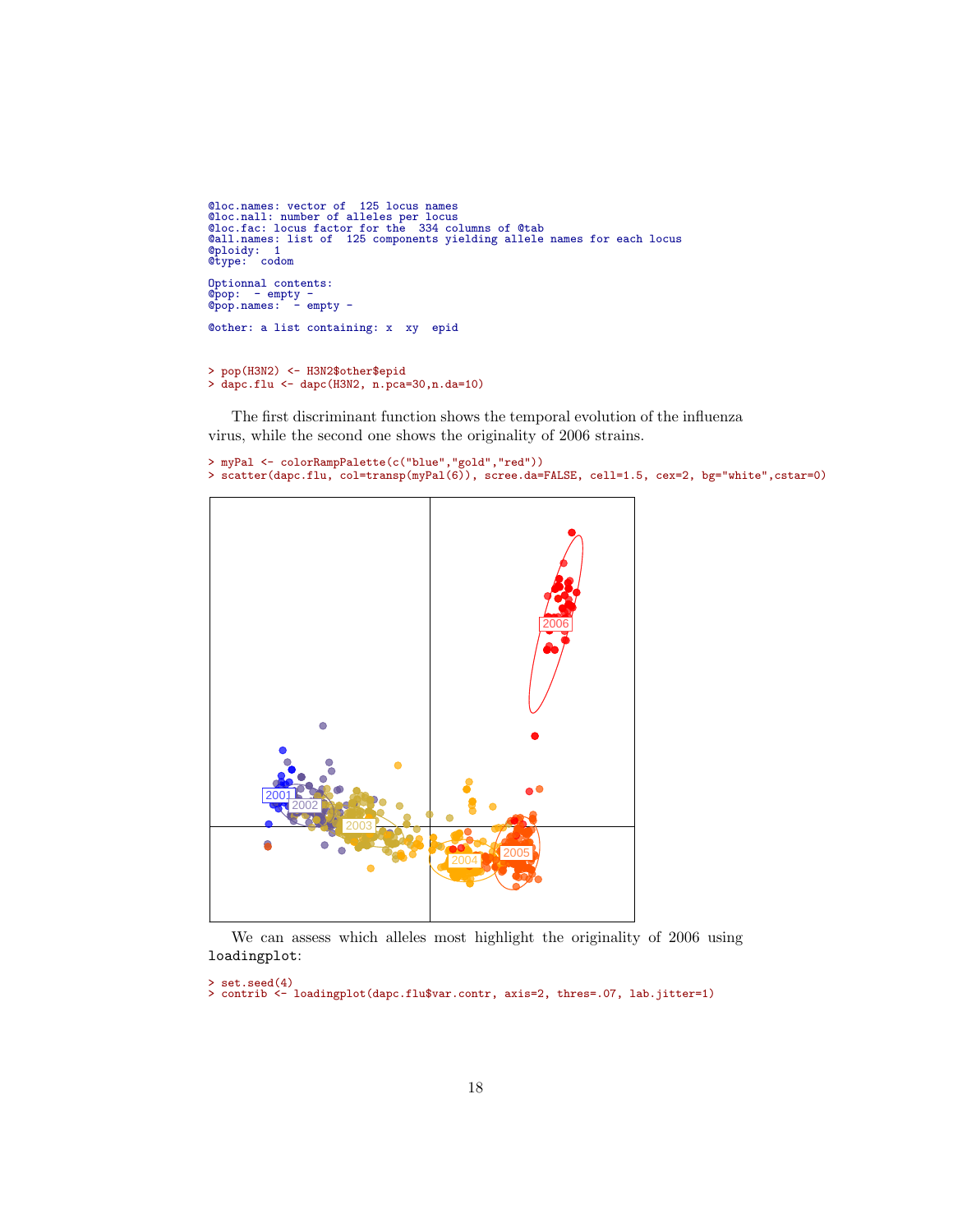

Variables

temp is a list invisibly returned by loadingplot which contains the most contributing alleles (i.e., contributions above a given threshold – argument threshold). In this case, SNPs 906 and 399 reflect most the temporal evolution of the virus. We can look into their allele frequencies over 2002-2006:

```
> temp <- seploc(H3N2)
> snp906 <- truenames(temp[["906"]])$tab
> snp399 <- truenames(temp[["399"]])$tab
> freq906 <- apply(snp906, 2, function(e) tapply(e, pop(H3N2), mean, na.rm=TRUE))
> freq399 <- apply(snp399, 2, function(e) tapply(e, pop(H3N2), mean, na.rm=TRUE))
> freq906
906.c 906.t
2001 0.000000000 1.0000000
2002 0.000000000 1.0000000
2003 0.000000000 1.0000000
2004 0.000000000 1.0000000
2005 0.002155172 0.9978448
2006 0.616071429 0.3839286
> freq399
399.c 399.t
2001 0.000000000 1.0000000
2002 0.000000000 1.0000000
2003 0.000000000 1.0000000
2004 0.001848429 0.9981516
2005 0.002079002 0.9979210
2006 0.357142857 0.6428571
```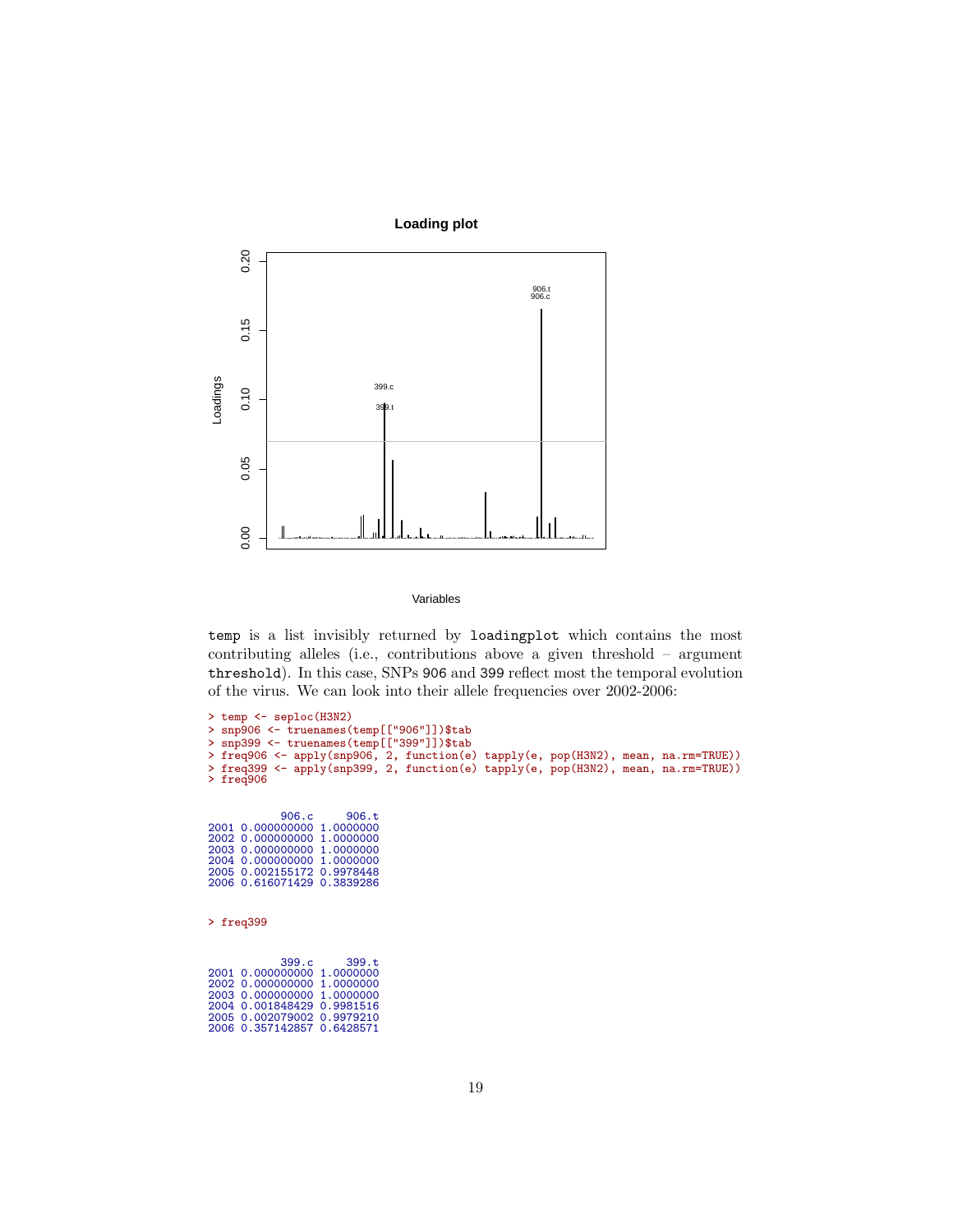```
> par(mfrow=c(1,2), mar=c(5.1,4.1,4.1,.1), las=3)
```

```
> matplot(freq906, pch=c("a","c"), type="b",xlab="year",ylab="allele frequency", xaxt="n", cex=1.5, main="SNP # 9
> axis(side=1, at=1:6, lab=2001:2006)<br>> matplot(freq399, pch=c("c","t"), type="b", xlab="year",ylab="allele frequency", xaxt="n", cex=1.5, main="SNP #
```
<sup>&</sup>gt; axis(side=1, at=1:6, lab=2001:2006)



In both cases, a new allele appeared in 2005 at a very low frequency, and reached high or even dominant frequencies a year later. Irrespective of the mecanism underlying these changes (drift or selection), this illustrates that in seasonal influenza, specific nucleotides can undergo drastic changes within only a couple of years.

## <span id="page-19-0"></span>3.5 Interpreting group memberships

Besides scatterplots of discriminant functions, group memberships of DAPC can be exploited. Note that caution should be taken when interpreting group memberships of a DAPC based on too many PCs, as there are risks of overfitting the discriminant functions (see section below). But despite this possible bias, group memberships can be used as indicators of how clear-cut genetic clusters are. Note that this is most useful for groups defined by an external criteria, i.e. defined biologically, as opposed to identified by k-means. It is less useful for groups identified using find.clusters, since we expect k-means to provide optimal groups for DAPC, and therefore both classifications to be mostly consistent.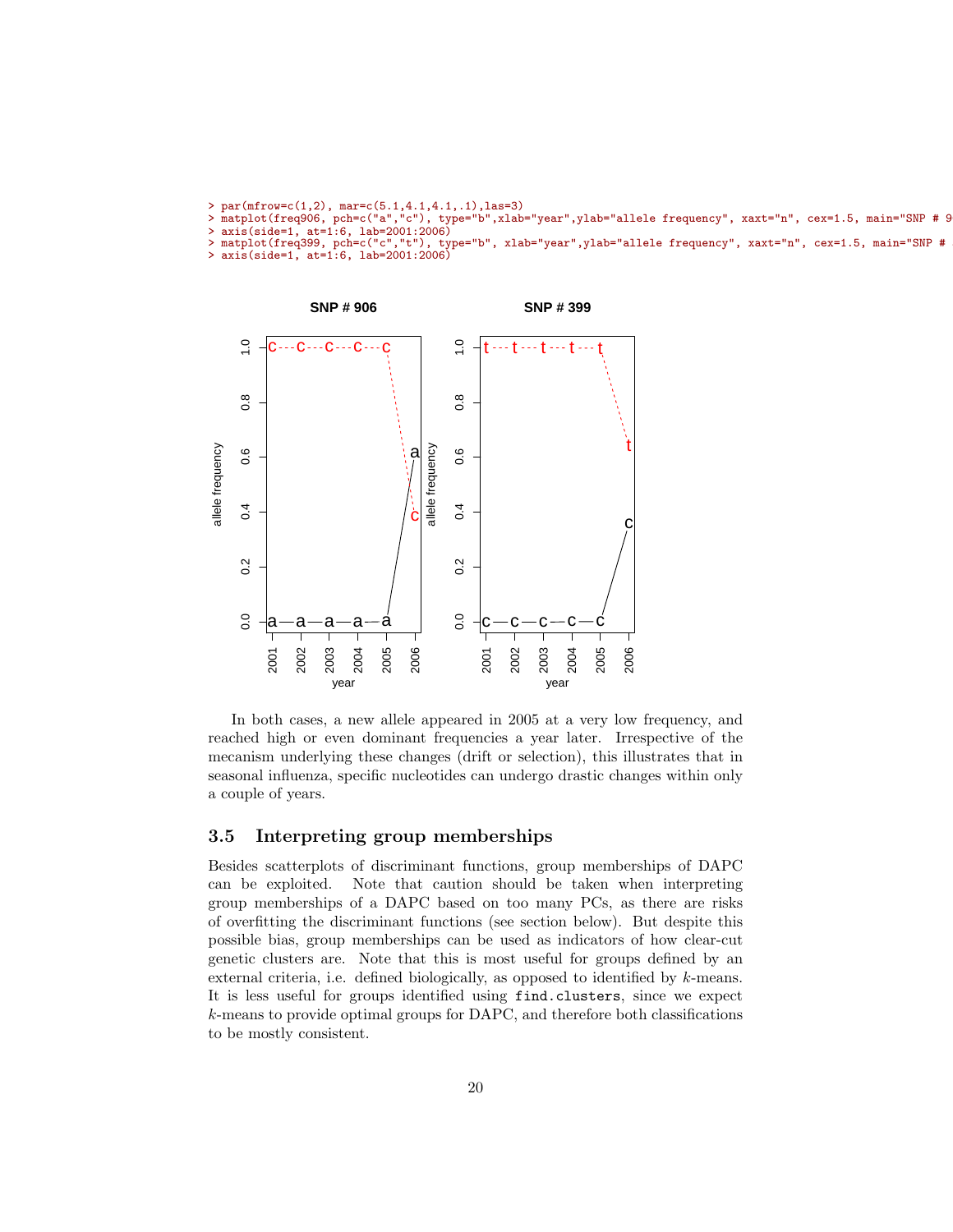Membership probabilities are based on the retained discriminant functions. They are stored in dapc objects in the slot posterior:

```
> class(dapc1$posterior)
[1] "matrix"
> dim(dapc1$posterior)
[1] 600 6
> round(head(dapc1$posterior),3)
1 2 3 4 5 6
001 0.000 0 1.000 0 0 0
002 0.000 0 1.000 0 0 0
003 0.000 0 1.000 0 0 0
004 0.984 0 0.016 0 0 0
005 0.000 0 1.000 0 0 0
006 0.000 0 1.000 0 0 0
```
Each row corresponds to an individual, each column to a group. This information can be summarized using summary on the dapc object:

```
> summary(dapc1)
```

```
$n.dim
[1] 5
$n.pop
[1] 6
$assign.prop
[1] 0.9966667
$assign.per.pop
\begin{array}{cccc} 1 & 1 & 2 & 3 & 4 & 5 & 6 \ 0.9904762 & 1.0000000 & 1.0000000 & 1.0000000 & 0.9901961 & 1.0000000 \end{array}$prior.grp.size
1 2 3 4 5 6
105 97 98 99 102 99
$post.grp.size
1 2 3 4 5 6
105 97 99 99 101 99
```
The slot assign.per.pop indicates the proportions of successful reassignment (based on the discriminant functions) of individuals to their original clusters. Large values indicate clear-cut clusters, while low values suggest admixed groups.

This information can also be visualized using assignplot (see ?assignplot for display options); here, we choose to represent only the first 50 individuals to make the figure readable: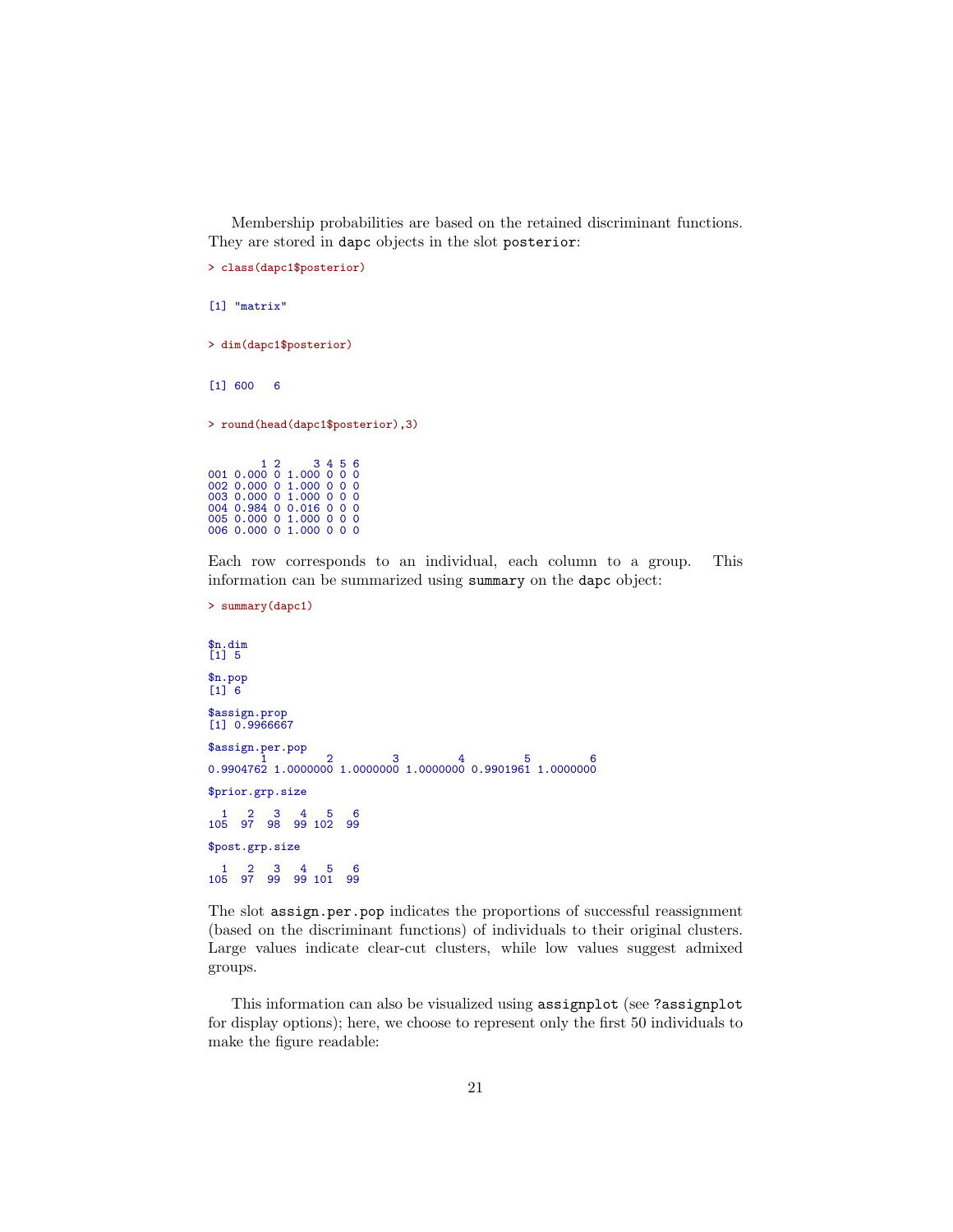#### > assignplot(dapc1, subset=1:50)



This figure is the simple graphical translation of the posterior table above. Heat colors represent membership probabilities ( $red=1$ , white=0); blue crosses represent the prior cluster provided to DAPC. Here in most individuals, DAPC classification is consistent with the original clusters (blue crosses are on red rectangles), except for one discrepancy in individual 21, classified in group 1 while DAPC would assign it to group 3. Such figure is particularly useful when prior biological groups are used, as one may infer admixed or misclassified individuals.

Note that this information can also be plotted in a STRUCTURE-like (!) way using compoplot (see ?compoplot to customize the plot). We can plot information of all individuals to have a global picture of the clusters composition.

> compoplot(dapc1, posi="bottomright", txt.leg=paste("Cluster", 1:6), lab="", ncol=1, xlab="individuals")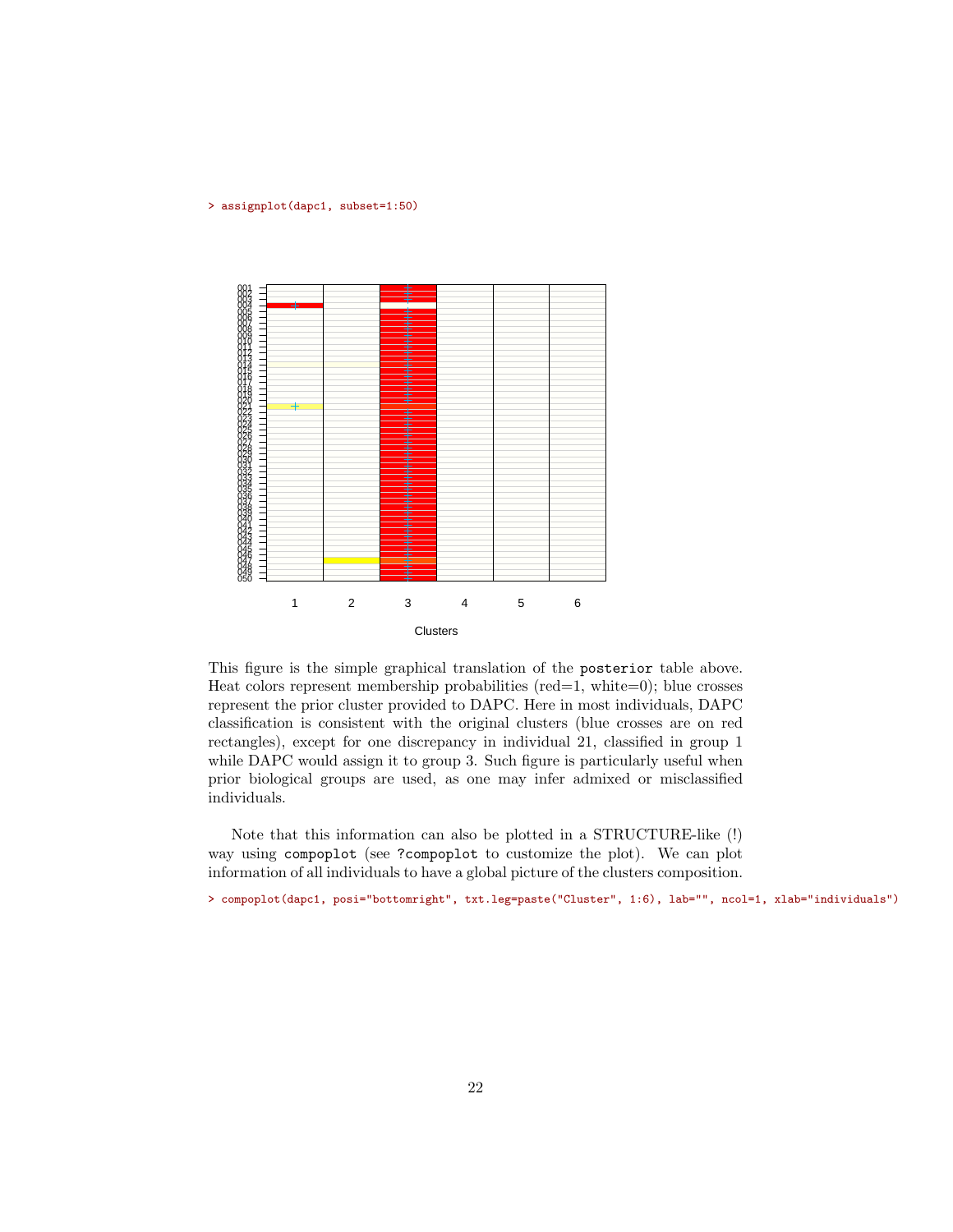

individuals

We can also have a closer look at a subset of individuals; for instance, for the first 50 individuals:

> compoplot(dapc1, subset=1:50, posi="bottomright", txt.leg=paste("Cluster", 1:6), lab="", ncol=2, xlab="individu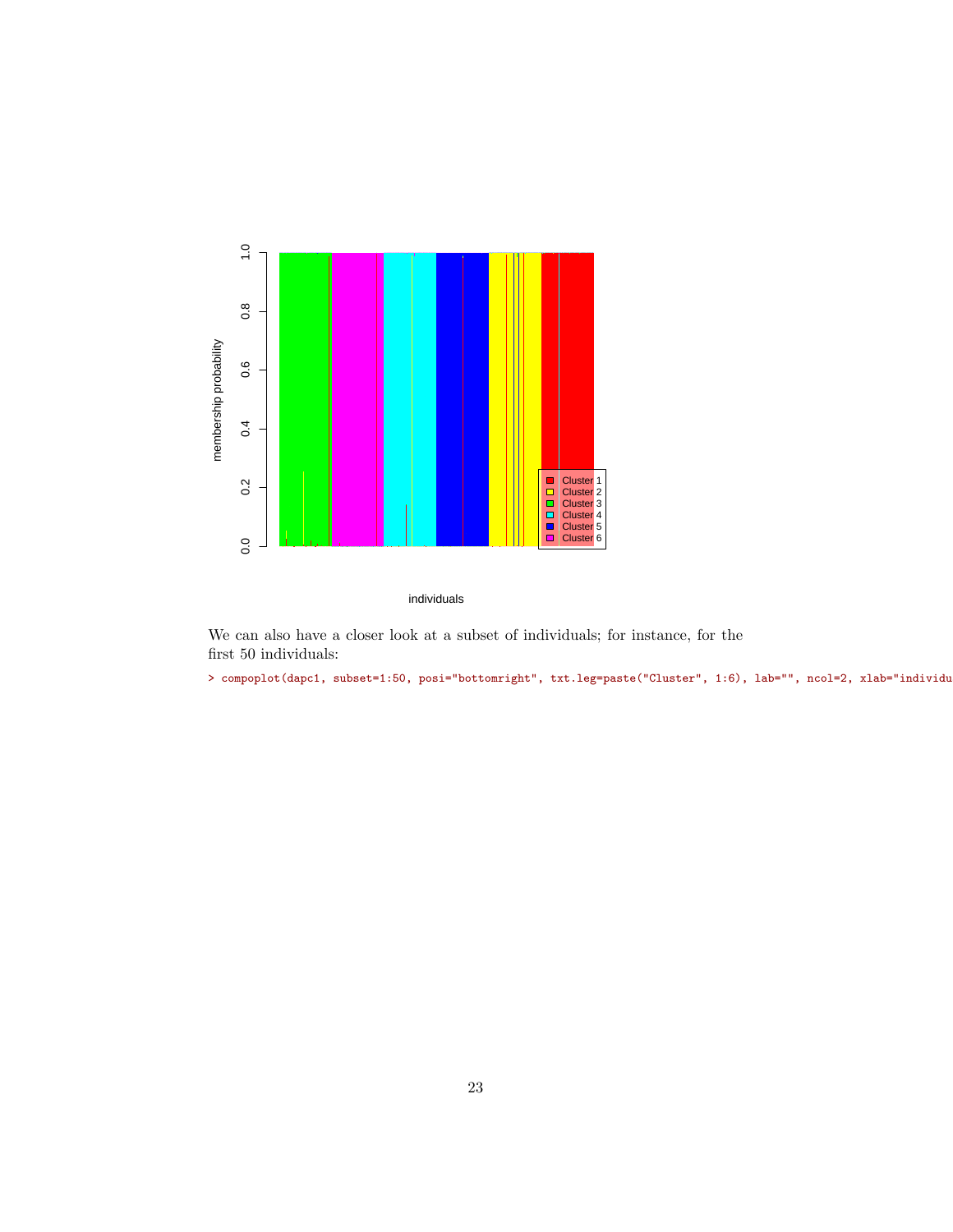

individuals

Obviously, we can use the power of R to lead our investigation further. For instance, which are the most 'admixed' individuals? Let us consider as admixed individuals having no more than 90% of probability of membership in a single cluster:

> temp <- which(apply(dapc1\$posterior,1, function(e) all(e<0.9))) > temp

# 021 047 243 280 21 47 243 280

> compoplot(dapc1, subset=temp, posi="bottomright", txt.leg=paste("Cluster", 1:6), ncol=2)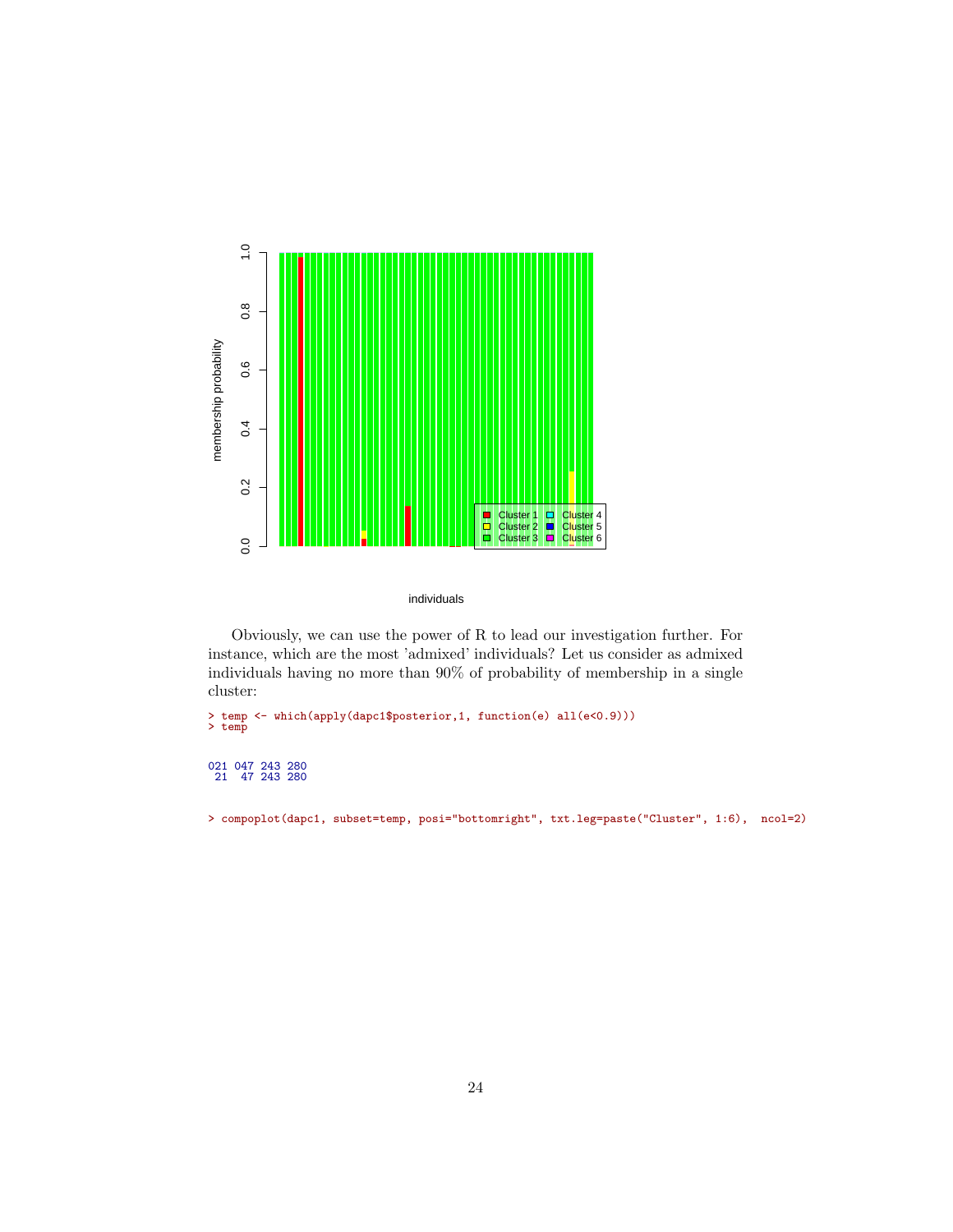

# <span id="page-24-0"></span>4 On the stability of group membership probabilities

### <span id="page-24-1"></span>4.1 When and why group memberships can be unreliable

In DAPC, discriminant functions are linear combinations of variables (principal components of PCA) which optimize the separation of individuals into predefined groups. Based on the retained discriminant functions, it is possible to derive group membership probabilities, which can be interpreted in order to assess how clear-cut or admixed the clusters are. Unfortunately, retaining too many PCs with respect to the number of individuals can lead to over-fitting the discriminant functions. In such case, discriminant functions become so "flexible" that they could discriminate almost perfectly any cluster. As a result, membership probabilities can become drastically inflated for the best-fitting cluster, resulting in apparent perfect discrimination.

This point can be illustrated using the microbov dataset (704 cattles of 15 breeds typed for 30 microsatellite markers). We first examine the % of successful reassignment (i.e., quality of discrimination) for different numbers of retained PCs. First, retaining 3 PCs during the dimension-reduction step, and all discriminant functions: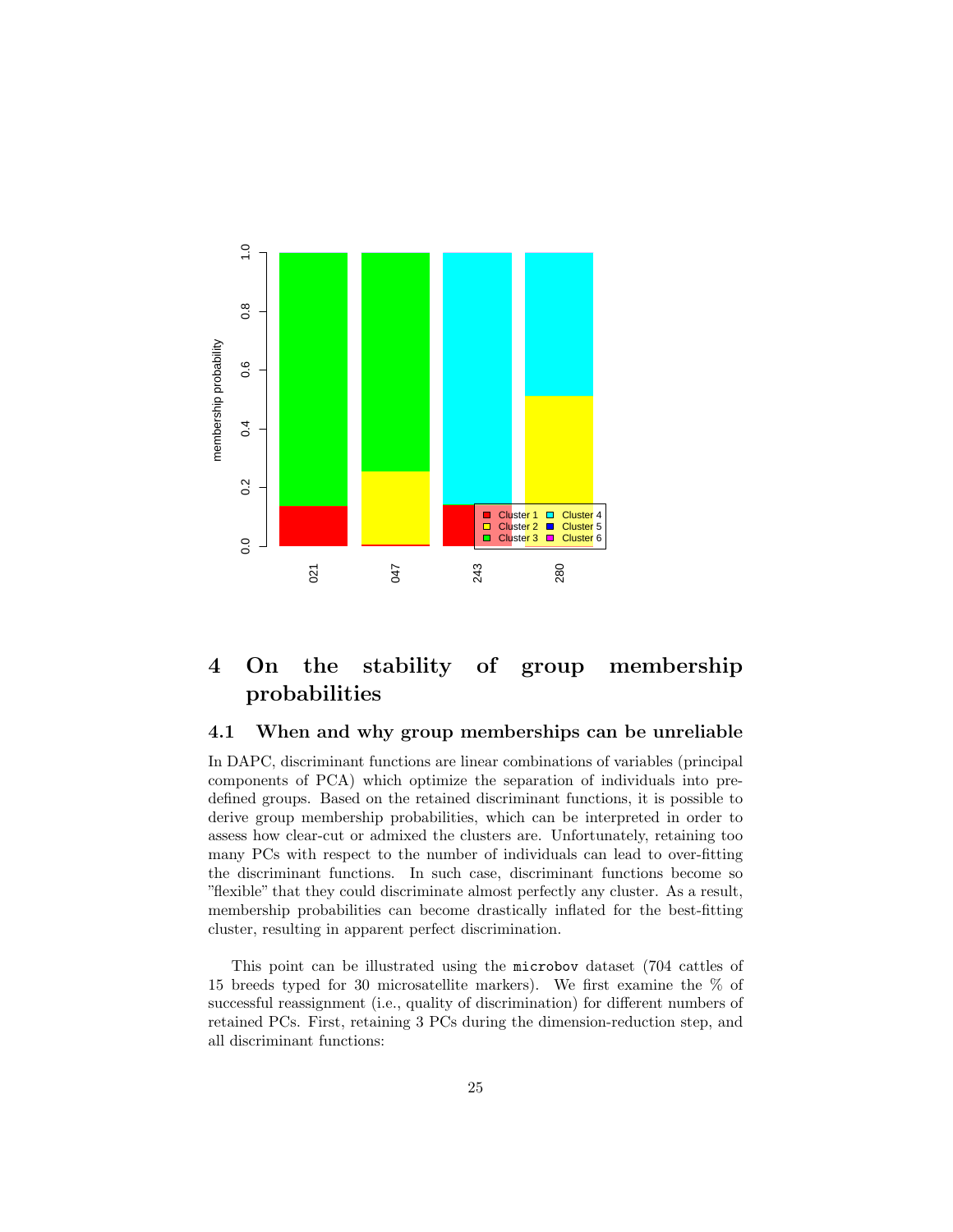```
> data(microbov)
> microbov
    #####################
     ### Genind object ###
#####################
- genotypes of individuals -
S4 class: genind
@call: genind(tab = truenames(microbov)$tab, pop = truenames(microbov)$pop)
@tab: 704 x 373 matrix of genotypes
@ind.names: vector of 704 individual names<br>@loc.names: vector of 30 locus names<br>@loc.names: vector of 30 locus names<br>@loc.nall: number of alleles per locus<br>@loc.fac: locus factor for the 373 columns of @tab<br>@all.names: lis
Optionnal contents:
@pop: factor giving the population of each individual
@pop.names: factor giving the population of each individual
@other: a list containing: coun breed spe
```
> temp <- summary(dapc(microbov, n.da=100, n.pca=3))\$assign.per.pop\*100

```
> par(mar=c(4.5,7.5,1,1))
```
> barplot(temp, xlab="% of reassignment to actual breed", horiz=TRUE, las=1)



% of reassignment to actual breed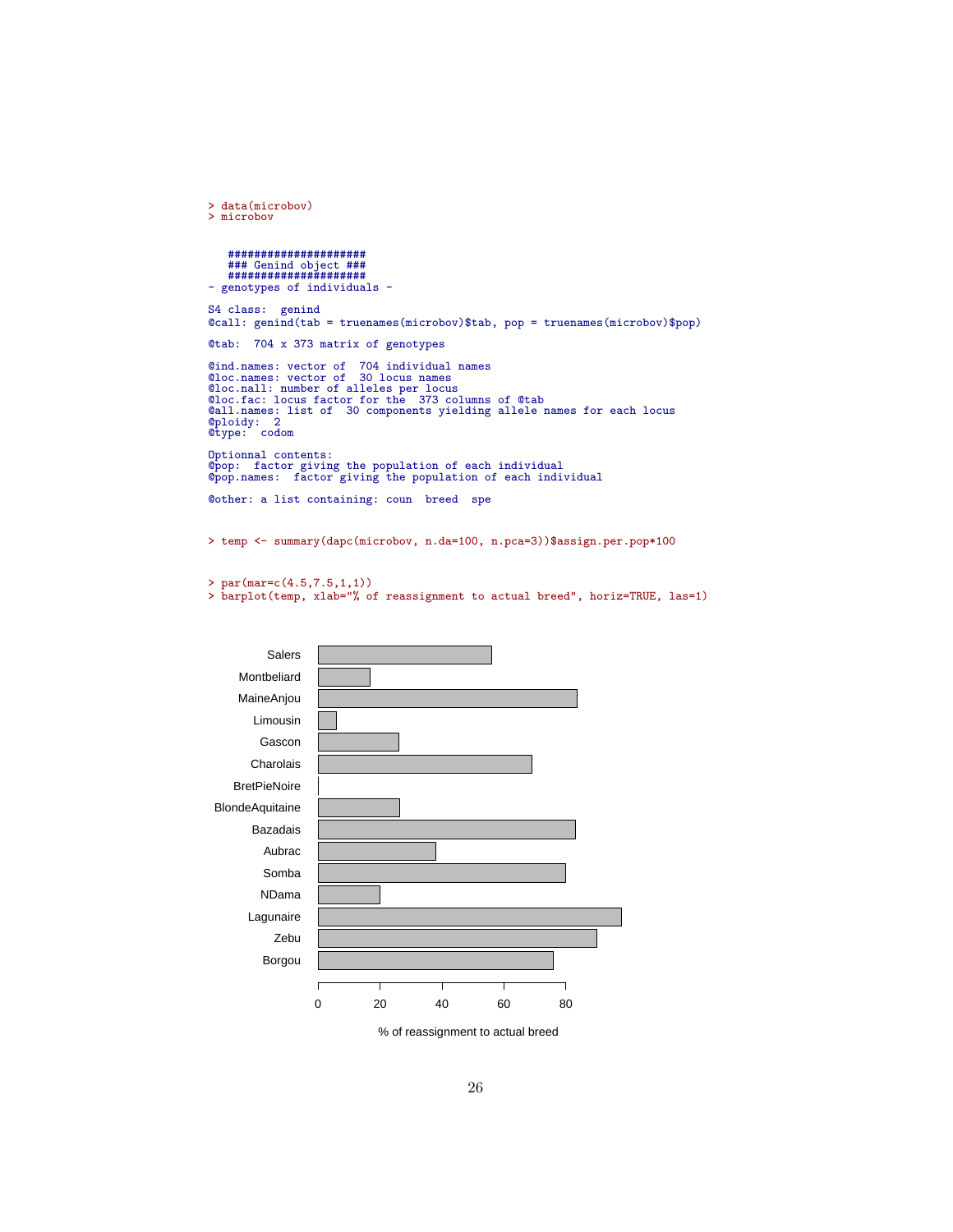We can see that some breeds are well discriminated (e.g. Zebu, Lagunaire,  $>$ 90%) while others are entirely overlooked by the analysis (e.g. Bretone Pie Noire, Limousin,  $\langle 10\% \rangle$ . This is because too much genetic information is lost when retaining only 3 PCs. We repeat the analysis, this time keeping 300 PCs:

> temp <- summary(dapc(microbov, n.da=100, n.pca=300))\$assign.per.pop\*100

```
> par(max=c(4.5,7.5,1,1))
```
analysis using randomized groups:

> barplot(temp, xlab="% of reassignment to actual breed", horiz=TRUE, las=1)



We now obtain almost 100% of discrimination for all groups. Is this result satisfying? Actually not. The number of PCs retained is so large that discriminant functions could model any structure and virtually any set of

clusters would be well discriminated. This can be illustrated by running the

```
> x <- microbov
> pop(x) <- sample(pop(x))
> temp <- summary(dapc(x, n.da=100, n.pca=300))$assign.per.pop*100
> par(max=c(4.5, 7.5, 1, 1))> barplot(temp, xlab="% of reassignment to actual breed", horiz=TRUE, las=1)
```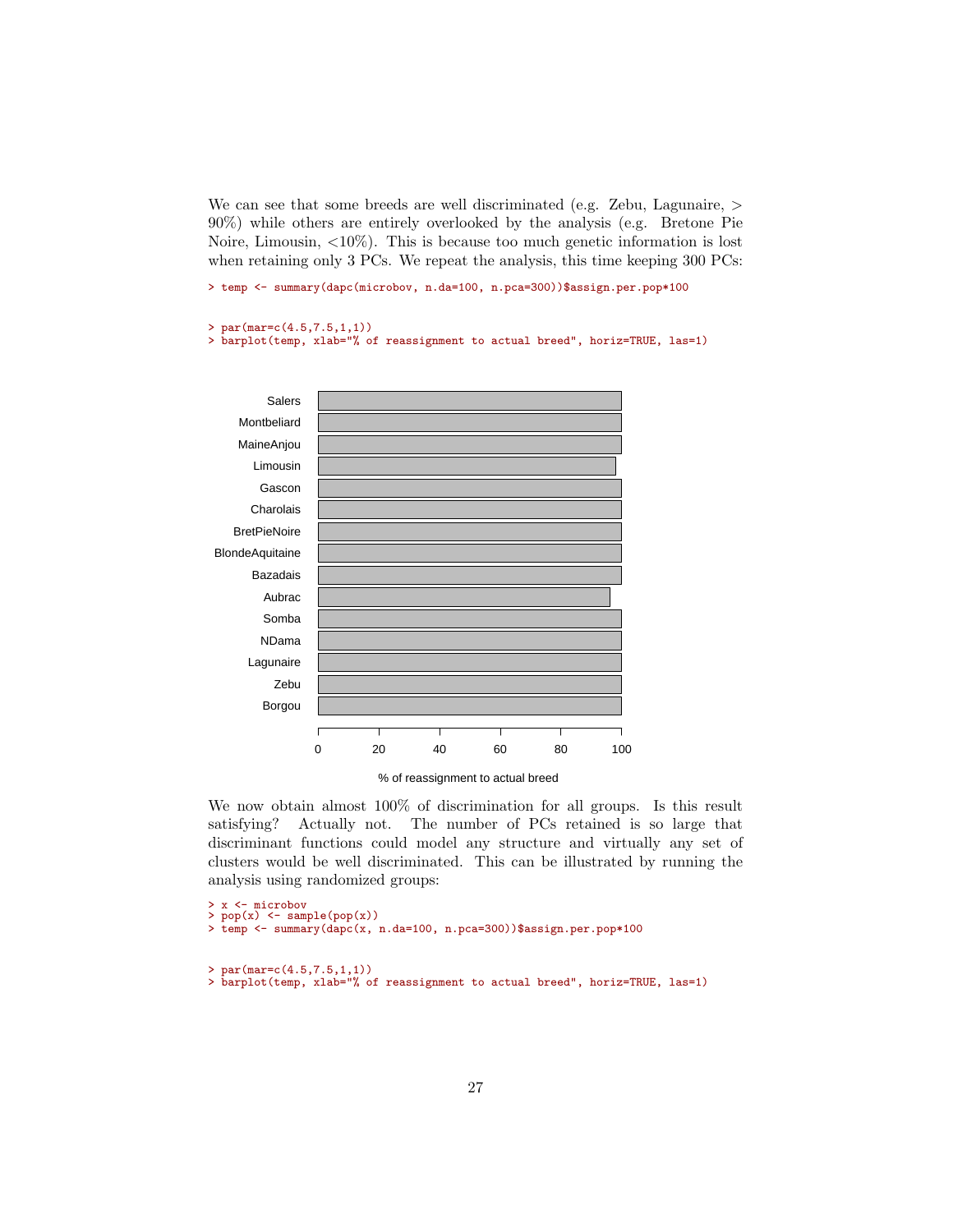

Groups have been randomised, and yet we still get very good discrimination. There is therefore a trade-off between finding a space with a good power of discrimination using DAPC, and retaining too many dimensions and cause overfitting.

## <span id="page-27-0"></span>4.2 Using the a-score

The trade-off between power of discrimination and over-fitting can be measured by the a-score, which is simply the difference between the proportion of successful reassignment of the analysis (observed discrimination) and values obtained using random groups (random discrimination). It can be seen as the proportion of successful reassignment corrected for the number of retained PCs. It is implemented by a.score, which relies on repeating the DAPC analysis using randomized groups, and computing a-scores for each group, as well as the average a-score:

```
> dapc2 <- dapc(microbov, n.da=100, n.pca=10)
> temp <- a.score(dapc2)
> names(temp)
[1] "tab" "pop.score" "mean"
> temp$tab[1:5,1:5]
```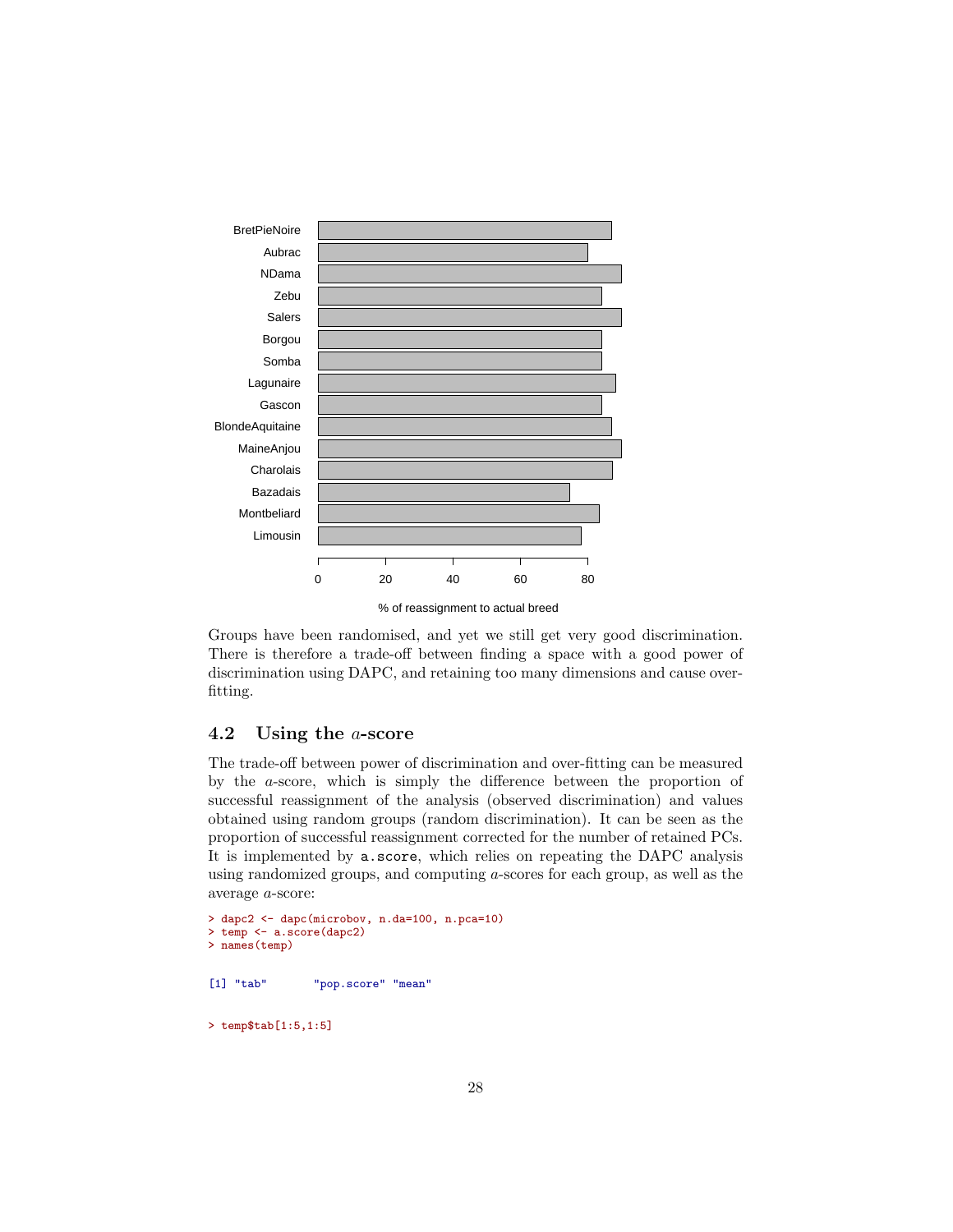|       |  | Borgou Zebu Lagunaire MDama Somba  |      |
|-------|--|------------------------------------|------|
| sim.1 |  | 0.74 0.84 0.8235294 0.5666667 0.58 |      |
| sim.2 |  | 0.76 0.72 0.8627451 0.5333333 0.78 |      |
| sim.3 |  | 0.60 0.78 0.8627451 0.5000000      | 0.70 |
| sim.4 |  | 0.64 0.74 0.8627451 0.5333333 0.70 |      |
| sim.5 |  | 0.72 0.76 0.9607843 0.5000000 0.80 |      |
|       |  |                                    |      |

> temp\$pop.score

| Borgou    | Zebu      | Lagunaire                | NDama        | Somba     |
|-----------|-----------|--------------------------|--------------|-----------|
| 0.6380000 | 0.7420000 | 0.8509804                | 0.5166667    | 0.7180000 |
| Aubrac    |           | Bazadais BlondeAquitaine | BretPieNoire | Charolais |
| 0.4940000 | 0.8382979 | 0.3016393                | 0.4741935    | 0.5563636 |
| Gascon    | Limousin  | MaineAnjou               | Montbeliard  | Salers    |
| 0.6640000 | 0.4280000 | 0.8653061                | 0.6733333    | 0.7720000 |

> temp\$mean

#### [1] 0.6355187

The number of retained PCs can be chosen so as to optimize the a-score; this is achived by optim.a.score:

> dapc2 <- dapc(microbov, n.da=100, n.pca=50)

```
> temp <- optim.a.score(dapc2)
```


# **a−score optimisation − spline interpolation**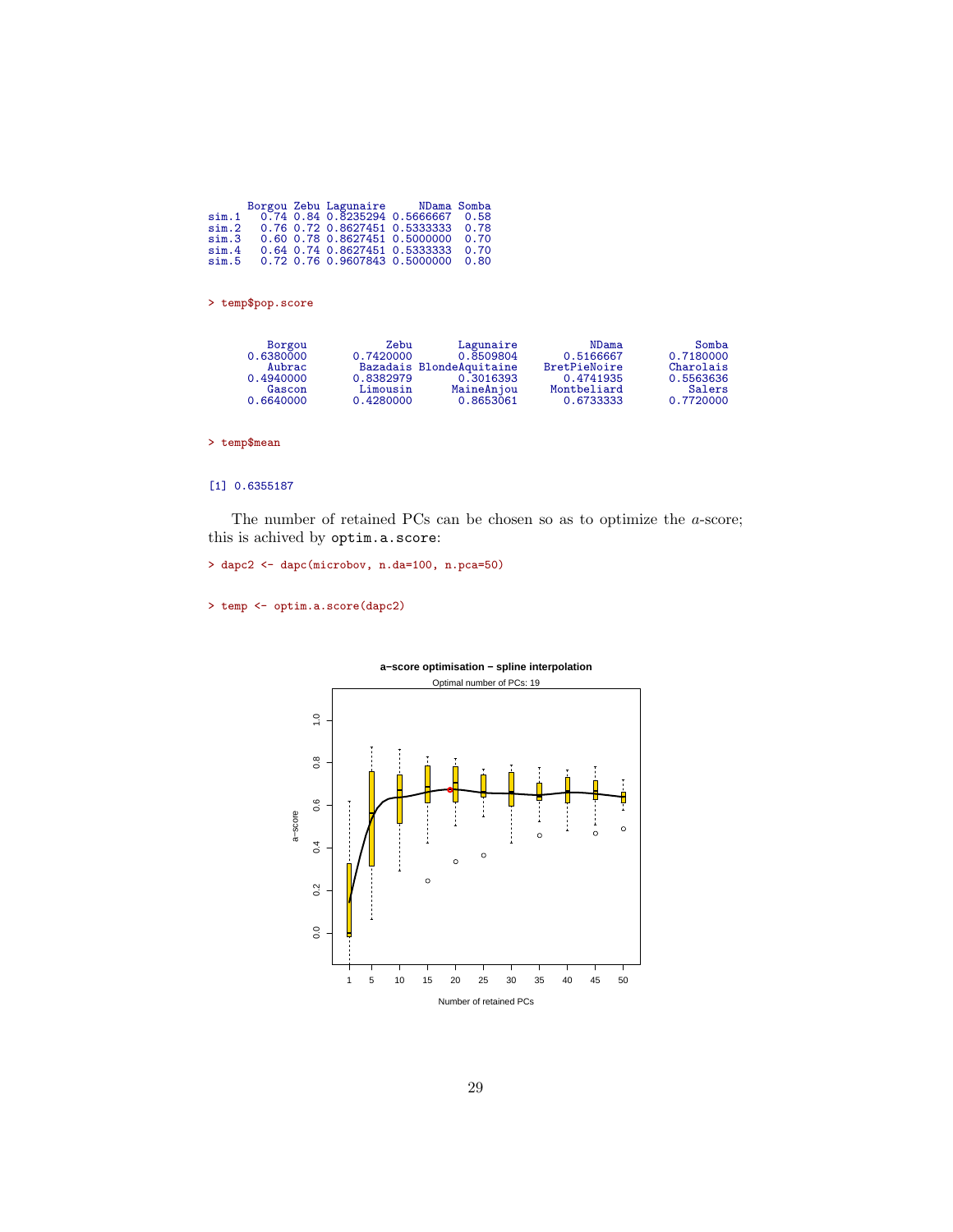Since evaluating solutions for 1, 2, ... 100 retained PCs is unusefully computerintensive, as a first approximation the method evaluates a few numbers of retained PCs in this range, and uses spline interpolation to approximate the optimal number of PCs to retain. Then, one can evaluate all solutions within a restrained range using the argument n.pca. For the microbov dataset, we should probably retained between 10 and 30 PCs during the dimensionreduction step.

We perform the analysis with 20 PCs retained, and then map the membership probabilities as before:

```
> dapc3 <- dapc(microbov, n.da=100, n.pca=20)
> myCol \leq rainbow(15)
```

```
> par(mar=c(5.1,4.1,1.1,1.1), xpd=TRUE)
> compoplot(dapc3, lab="", posi=list(x=12,y=-.01), cleg=.7)
```


And as before, we can investigate further admixed individuals, which we arbitrarily define as those having no more than 0.5 probability of membership to any group:

```
> temp <- which(apply(dapc3$posterior,1, function(e) all(e<0.5)))
> temp
```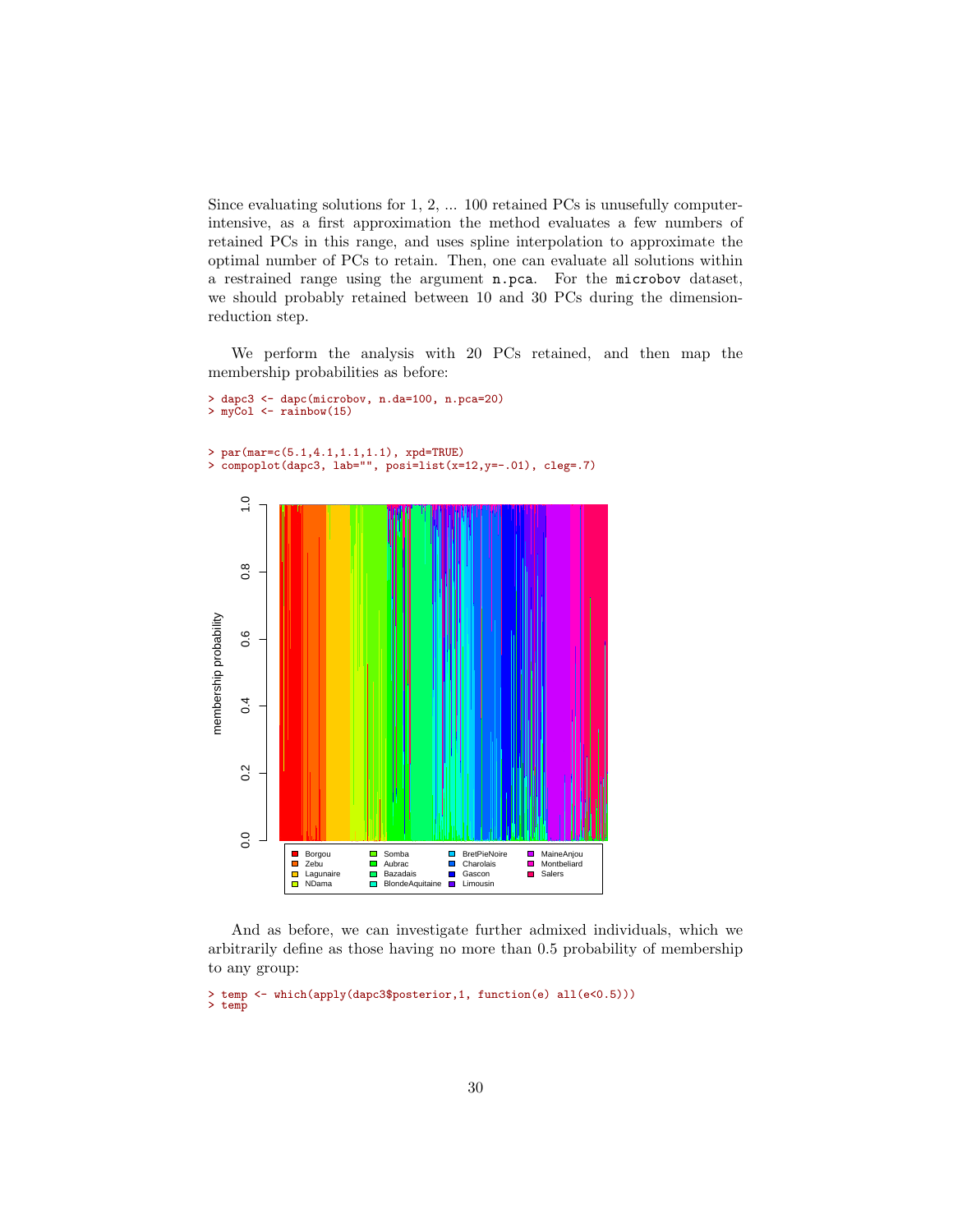|     | AFBIBOR9511 FRBTAUB9062 FRBTAUB9070 FRBTAUB9078 FRBTAUB9225 FRBTBDA29851      |     |     |     |     |
|-----|-------------------------------------------------------------------------------|-----|-----|-----|-----|
|     | 233                                                                           | 241 | 249 | 265 | 329 |
|     | FRBTBDA29856 FRBTBDA29879 FRBTBDA35248 FRBTBDA35256 FRBTBDA35259 FRBTBDA35267 |     |     |     |     |
| 334 | 354                                                                           | 361 | 363 | 365 | 368 |
|     | FRBTBDA35278 FRBTBDA35281 FRBTBDA35877 FRBTBDA35941 FRBTBPN1906 FRBTBPN1913   |     |     |     |     |
| 372 | 374                                                                           | 382 | 386 | 405 | 409 |
|     | FRBTBPN1915 FRBTCHA15957 FRBTGAS14183 FRBTGAS9173 FRBTGAS9200 FRBTLIM30832    |     |     |     |     |
|     | 422                                                                           | 477 | 498 | 520 | 543 |
|     | FRBTLIM30839 FRBTLIM30855 FRBTMA25298 FRBTMBE1496 FRBTMBE1514 FRBTMBE1544     |     |     |     |     |
|     | 566                                                                           |     | 625 | 636 | 651 |

> lab <- pop(microbov)

> par(mar= $c(8,4,5,1)$ , xpd=TRUE)<br>> compoplot(dapc3, subset=temp,

> compoplot(dapc3, subset=temp, cleg=.6, posi=list(x=0,y=1.2),lab=lab)



Admixture appears to be the strongest between a few breeds (Blonde d'Aquitaine, Bretonne Pie-Noire, Limousine and Gascone). Some features are fairly surprising; for instance, the last individual is fairly distant from its cluster, but has almost 50% chances of being assigned to two other breeds.

# <span id="page-30-0"></span>5 Using supplementary individuals

## <span id="page-30-1"></span>5.1 Rationale

Statistically speaking, supplementary individuals are observations which do not participate to constructing a model, but which we would like to predict using a model fitted on other ("training") data. In the context of DAPC,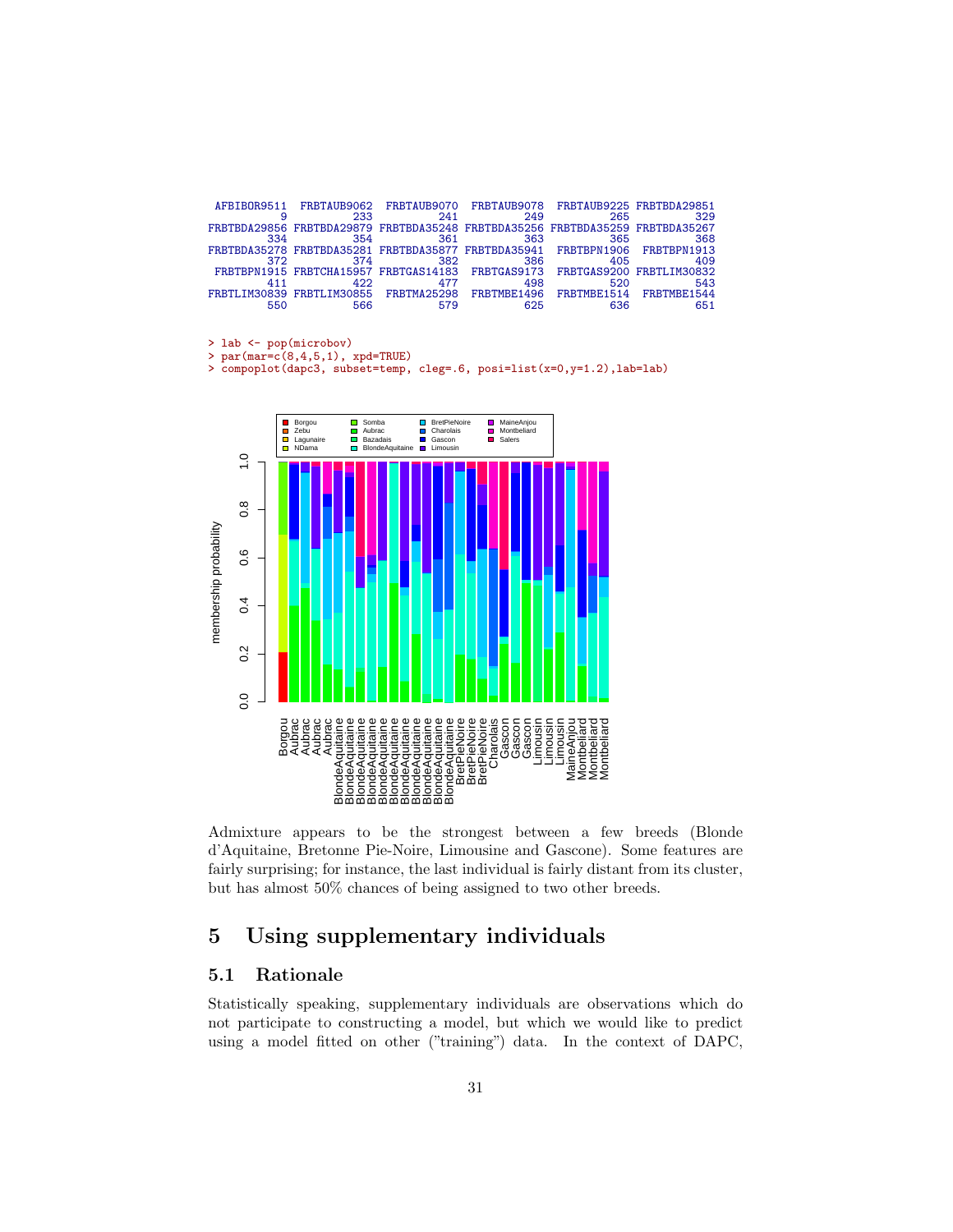we may know groups for most individuals, but some individuals could be of unknown or uncertain group. In this case, we need to exclude individuals from the analysis, and then project them as supplementary individuals onto the discriminant functions. The only requirement for this operation is that supplementary individuals have been typed for the same loci as the rest of the dataset.

Technically, using supplementary individuals consists in transforming the new data using the centring and scaling of the "training data", and then using the same discriminant coefficients as for the contributing individuals to predict the position of the new individuals onto the discriminant functions.

### <span id="page-31-0"></span>5.2 In practice

We will illustrate the practice of supplementary individuals using the cattle breeds data previously analyzed (microbov dataset). We first split the dataset into two parts: one used for the analysis, and one used as supplementary individuals:

```
> data(microbov)
> set.seed(2)
> kept.id <- unlist(tapply(1:nInd(microbov), pop(microbov), function(e) sample(e, 20,replace=FALSE)))
> x <- microbov[kept.id]
> x.sup <- microbov[-kept.id]
> nInd(x)
```
[1] 300

> nInd(x.sup)

[1] 404

x is a genind containing the data to be analyzed; x.sup contains the supplementary individuals.

We perform the DAPC of x, and use predict to predict results for the supplementary individuals:

```
> dapc4 <- dapc(x, n. pca=20, n. da=15)> pred.sup <- predict.dapc(dapc4, newdata=x.sup)
> names(pred.sup)
[1] "assign" "posterior" "ind.scores"
> head(pred.sup$assign)
```

```
[1] Borgou Borgou Borgou Borgou Borgou Borgou
15 Levels: Borgou Zebu Lagunaire NDama Somba Aubrac ... Salers
```
> pred.sup\$ind.scores[1:5,1:3]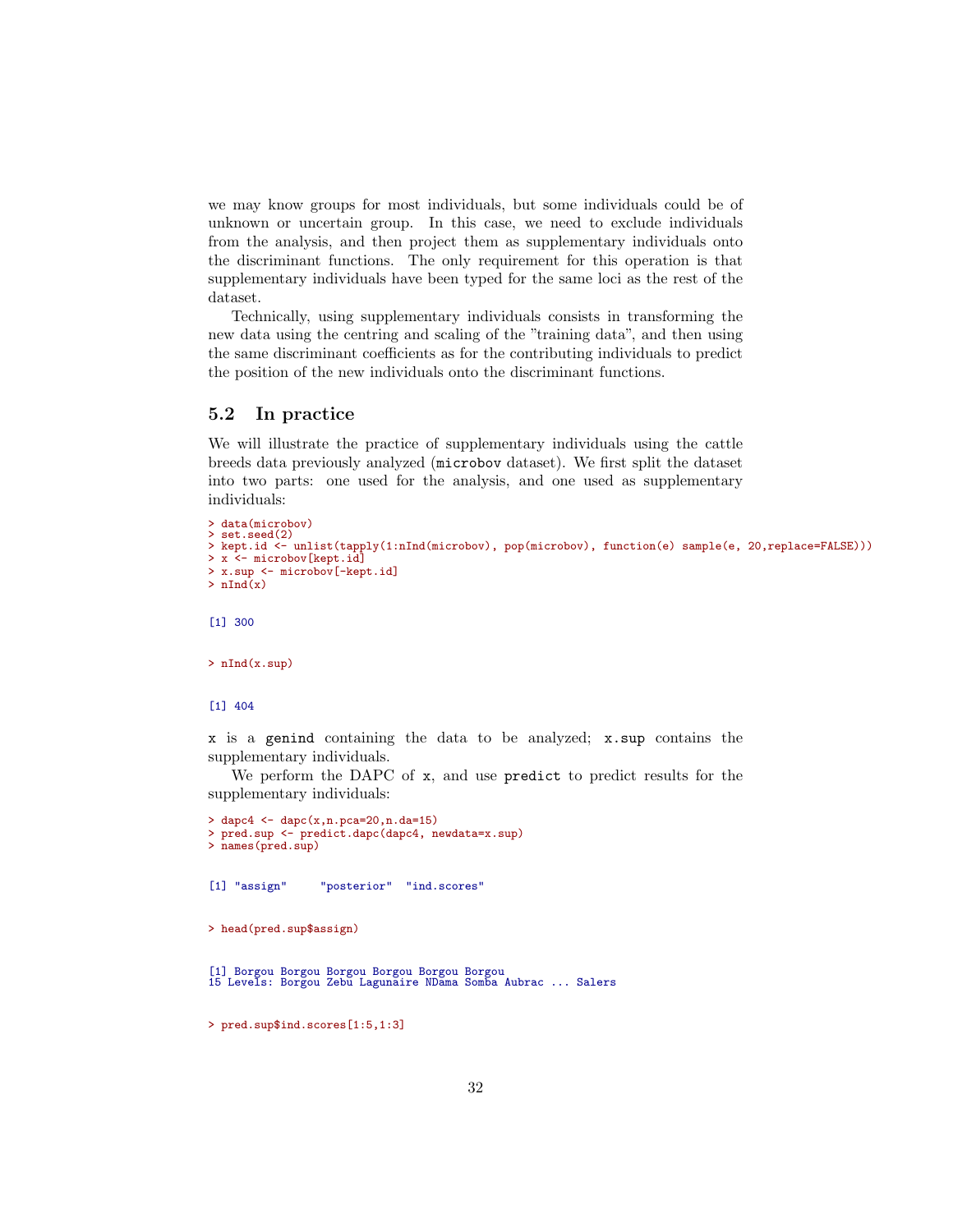| LD <sub>2</sub><br>LD <sub>3</sub><br>LD1<br>$001 - 3.896992 - 5.288381$<br>0.4570651<br>$002 - 2.445063 - 4.422078$<br>0.2134797<br>$003 - 4.692576 - 2.717198$<br>0.4914203<br>$004 - 4.919515 - 2.317070 - 0.2390356$<br>$005 - 4.718570 - 0.200391$<br>$-0.9196541$ |
|-------------------------------------------------------------------------------------------------------------------------------------------------------------------------------------------------------------------------------------------------------------------------|
| > round(pred.sup\$posterior[1:5, 1:5],3)                                                                                                                                                                                                                                |
| Borgou Zebu Lagunaire NDama Somba<br>0.612.0.388<br>0, 0.000, 0.000<br>001<br>0, 0.000, 0.000<br>002<br>$0.983$ $0.017$<br>0, 0.000, 0.000<br>003<br>1,000 0,000<br>0, 0.000, 0.000<br>004<br>1.000 0.000<br>0, 0.208, 0.105<br>0.688 0.000<br>005                      |

The list pred.sup contains all the predictions about the new data based on the analysis stored in dapc4. The slot assign contains the assignment of new individuals to groups; ind.scores contains the coordinates of the new individuals on the discriminant functions; posterior contains the posterior membership probabilities. We can visualize the information by different ways. First, we can represent the new individuals using a scatterplot:

```
> col <- rainbow(length(levels(pop(x))))
> col.points <- transp(col[as.integer(pop(x))],.2)
> scatter(dapc4, col=col, bg="white", scree.da=0, pch="", cstar=0, clab=0, xlim=c(-10,10), legend=TRUE)
> par(xpd=TRUE)
> points(dapc4$ind.coord[,1], dapc4$ind.coord[,2], pch=20, col=col.points, cex=5)
> col.sup <- col[as.integer(pop(x.sup))]
> points(pred.sup$ind.scores[,1], pred.sup$ind.scores[,2], pch=15, col=transp(col.sup,.7), cex=2)
> add.scatter.eig(dapc4$eig,15,1,2, posi="bottomright", inset=.02)
```
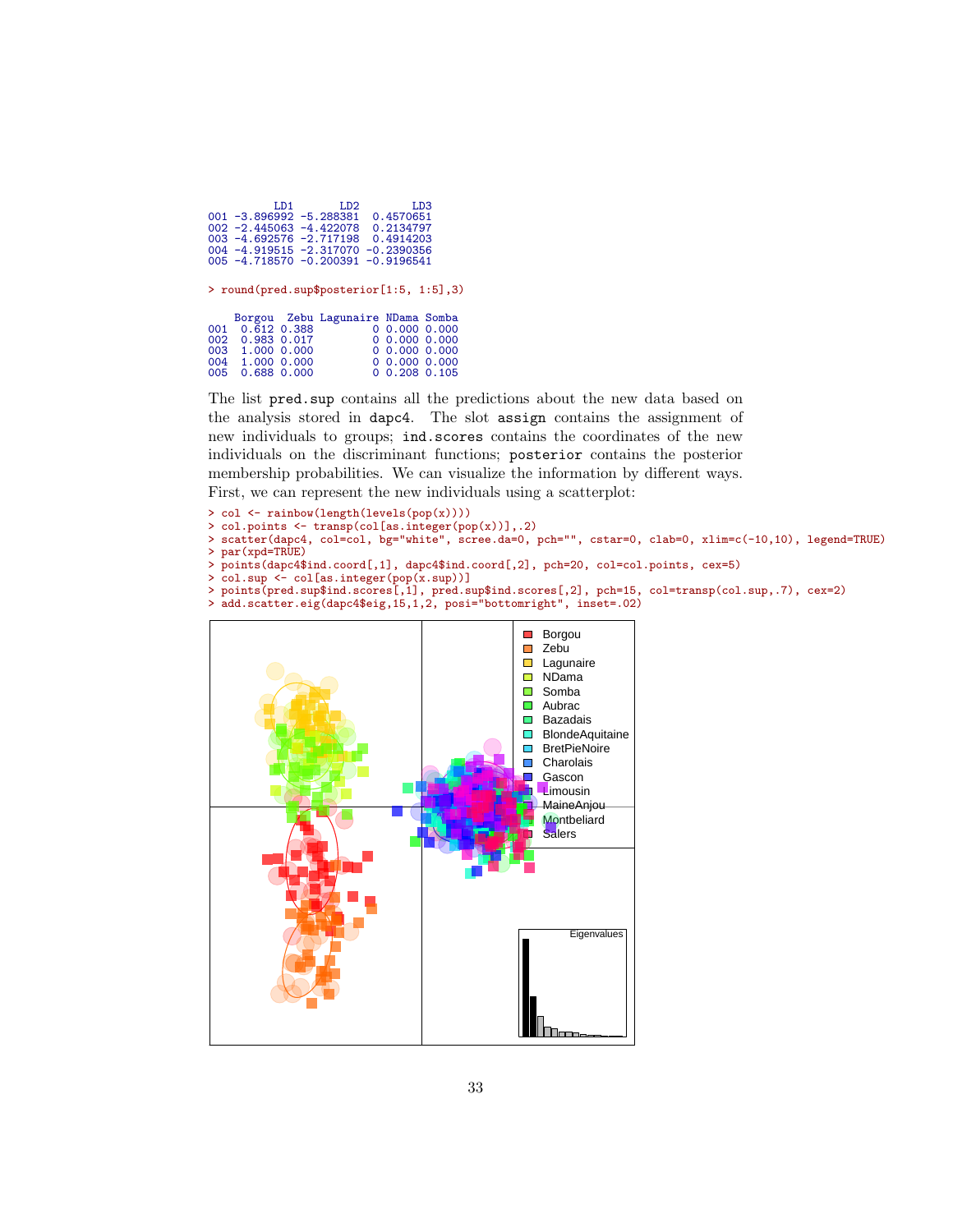Light dots and ellipses correspond to the original analysis, while more solid squares indicate supplementary individuals. Results are fairly satisfying:

> mean(as.character(pred.sup\$assign)==as.character(pop(x.sup)))

#### [1] 0.7549505

Around 75% of individuals have been assigned to their actual cluster. For more details about which breed was assigned to which cluster, we can display the contingency table of the actual cluster vs the inferred one:

```
> table.value(table(pred.sup$assign, pop(x.sup)), col.lab=levels(pop(x.sup)))
```


Columns correspond to actual clusters of the supplementary individuals, while rows correspond to inferred clusters. Overall, groups are fairly well retrieved, but we can notice that individuals of Blonde d'Aquitaine breed are poorly identified compared to other breeds.

## References

<span id="page-33-0"></span>[1] Jombart T, Devillard S and Balloux, F (2010). Discriminant analysis of principal components: a new method for the analysis of genetically structured populations. BMC Genetics 11: 94.